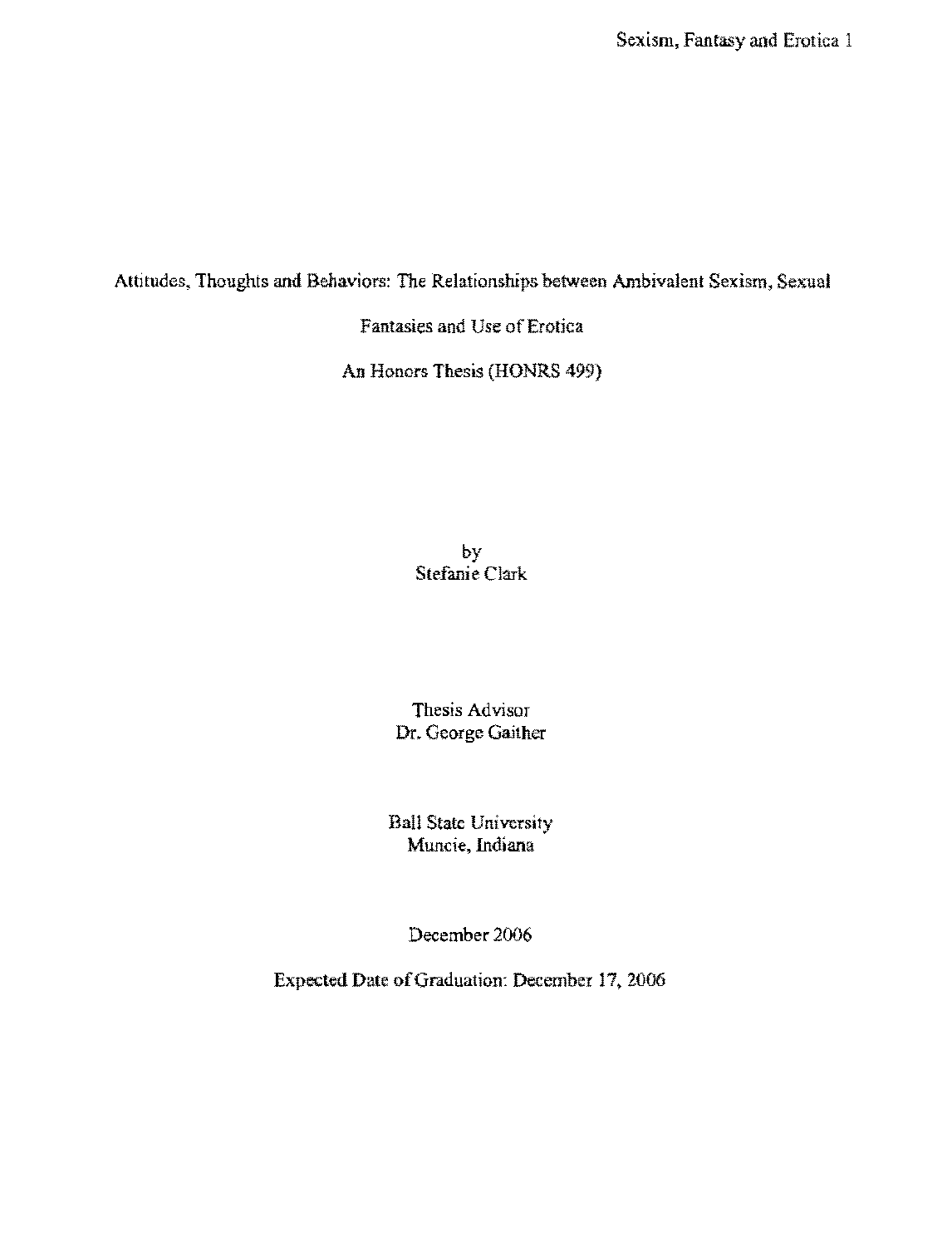Attitudes, **Thoughts and Behaviors:** The Relationships between Ambivalent Sexism, Sexual

Fantasies and Cse of Erotica

An Honors Thesis (HONRS 499)

by Stefanie Clark

Thesis Advisor Dr. George Gaither

 $\frac{1}{\sqrt{2}}$ 

Ball State University Muncie, Indiana

December 2006

Expected Date of Graduation: December 17, 2006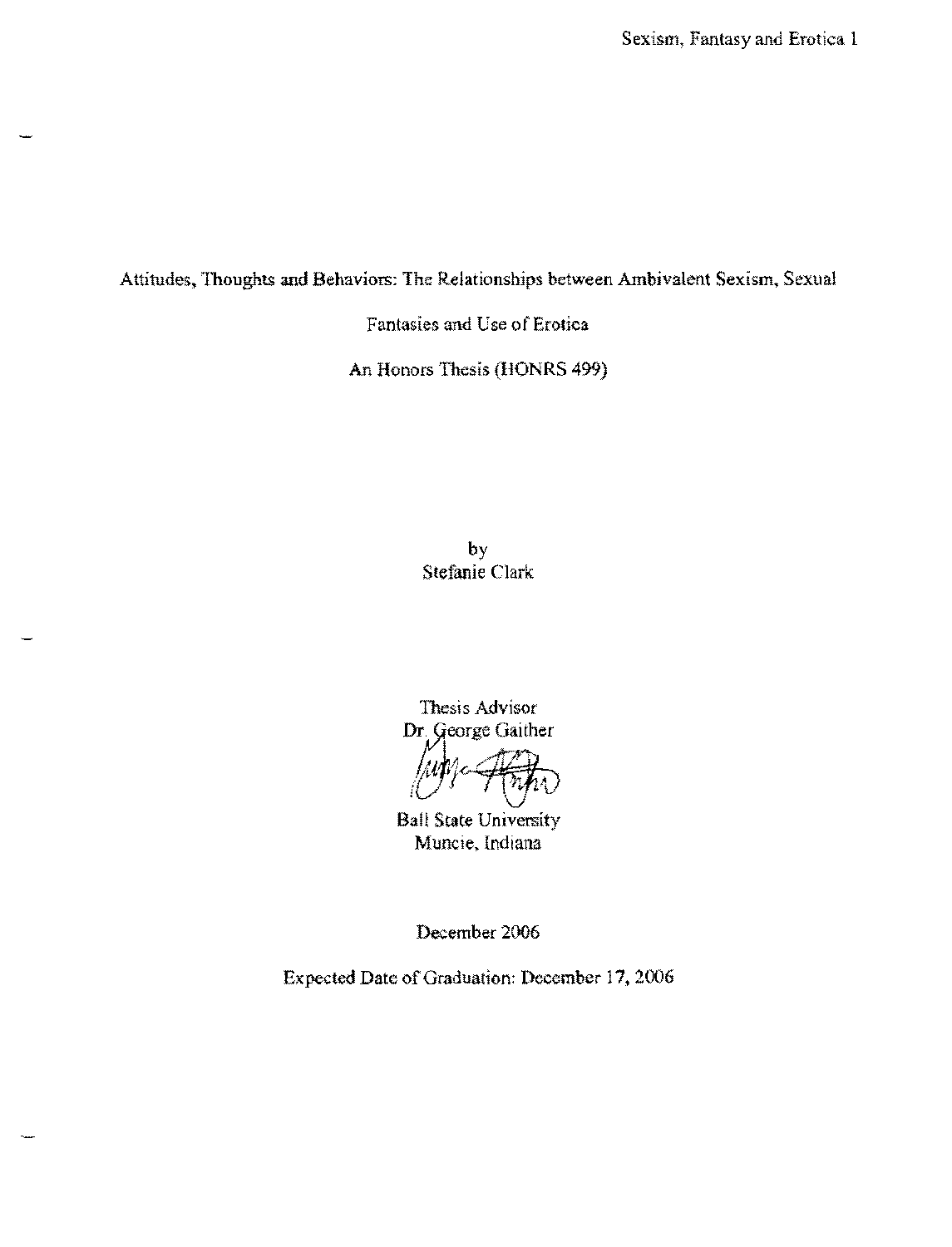| Тĥ                 |        |
|--------------------|--------|
| Ţ                  |        |
| $\hat{\mathbf{C}}$ | 砂<br>ą |
|                    | 74     |
| O                  | ŕ.     |
|                    | ς      |
|                    |        |

### Abstract

Limited evidence shows that viewing erotica (aka pornography) may be linked with hostile and violent attitudes and behaviors toward women. (Malamuth, Addison & Koss, 2000, Carr & VanDeusen, 2004). This study examines the relationships between sexual fantasy, ambivalent sexism and use of erotica to see if there is support for this assumption, Men and women were asked to complete a number of questionnaires including the Wilson Sex Fantasy Questionnaire (SFQ) (Wilson, 1988), Use of Erotica Scale (UoE) and Ambivalent Sexism Inventory (ASI) (Glick & Fiske, 1996). Responses to the survey indicate that while there is a positive correlation between sexual fantasies and erofica use, there are little to no correlations between these items and ambivalent sexism. This may indicate that fantasy and erotica use have little impact on attitudes toward women. meaning public negativity toward erotica may be misplaced. A low number of male respondents and difficulty relating the ASI to other measures included in the online questionnaire are limitations of this study.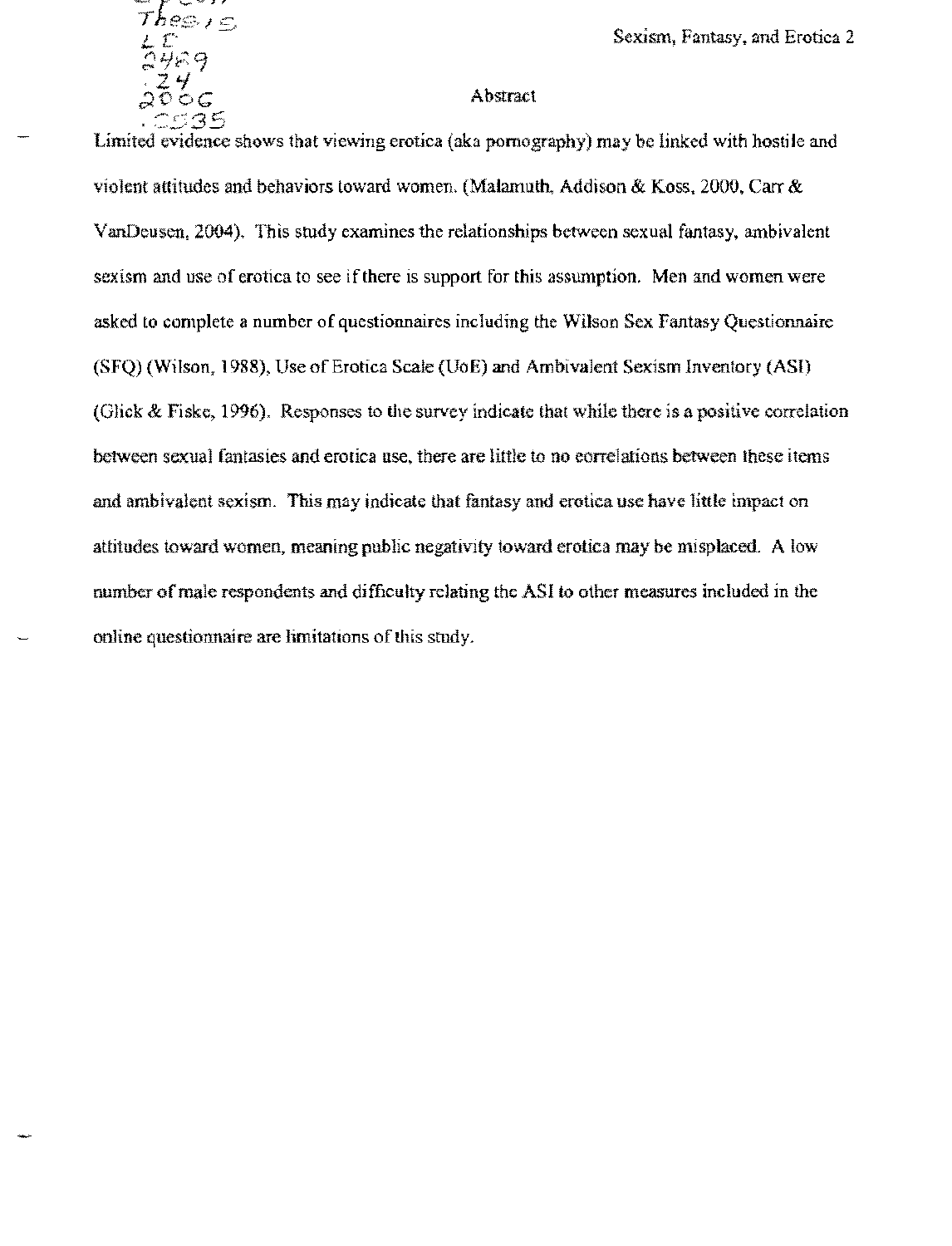# **Acknowledgements**

**I would like to thank Dr. George Gaither for his guidance, patience and support**  throughout this long process. I would also like to thank Dr. Perkins and the 2005-2006 PSYSC **class for their feedback and support,**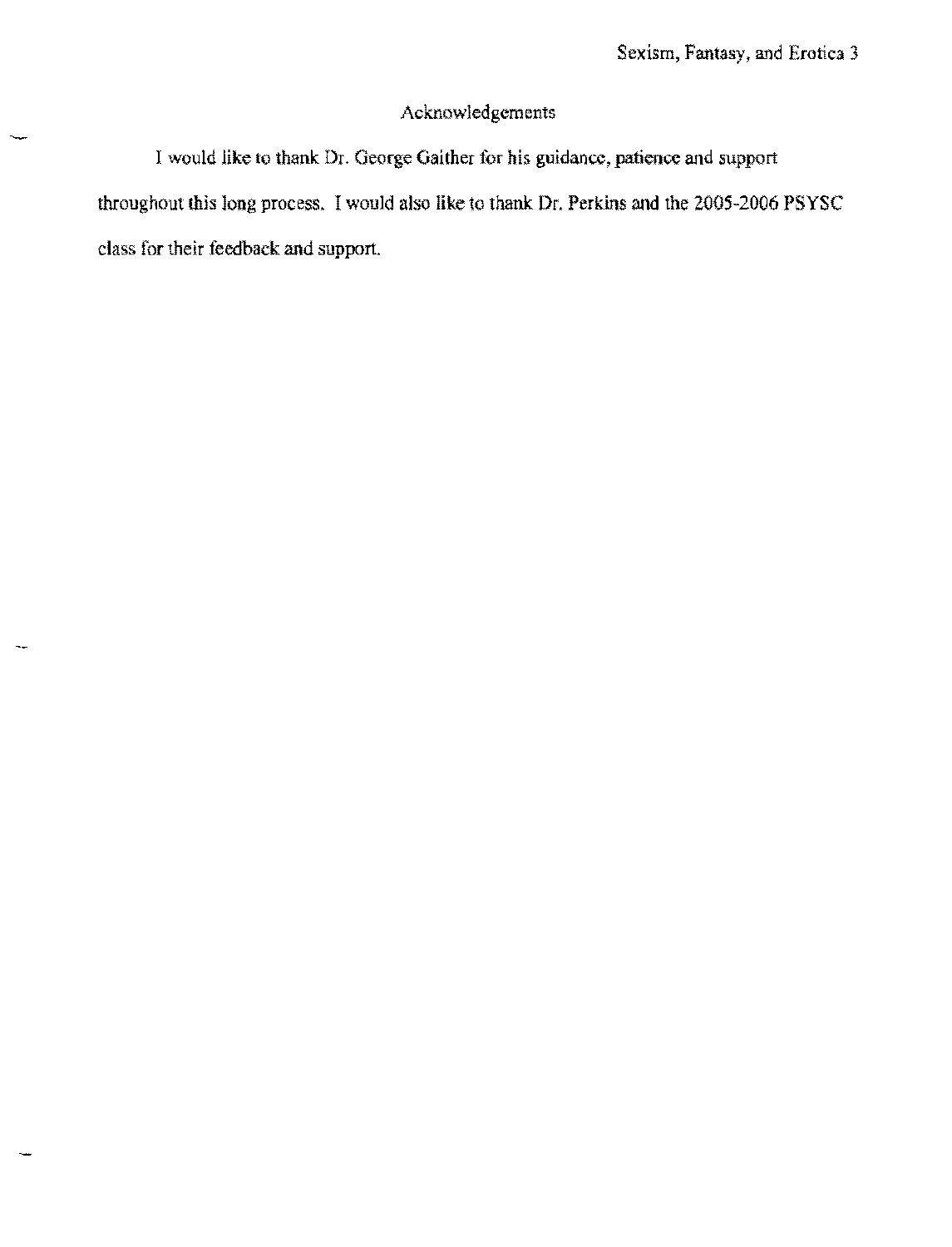### Introduction

Erotica. The word is usually met hy either acceptance and arousal or rejection and disgust. There are those who are connoisseurs and those who will fight to censor even the slightest hint of erotic eontent. Those who object to its production and consumption often cite examples of how it can be degrading and exploitative toward women or how it may lead to aggressive behaviors directed women (Allen, D' Alessio, and BrezgeJ, 1995; Koop, J 987; Malamuth, Harber, and Feshbeach, 1980; Ramos, 2000; Russell, 2000), These critics link erotica demeaning attitudes. violent sexual fantasies about women and violent behavior toward women,

While erotica has its critics, they do not do mueh 10 dissuade people from consuming both erotie images and erotic literature (Buzzell. 2005; Cooper, Mansson, Daneback, Tikkanen. and Ross, 2003). If erotica is being consumed (and it is) then its effects on those who consume it must be studied in order to assess whether the risks mention above are substantiated. Therefore, this study will look at the correlations between erotica use, sexism toward women and sexual fantasies. Each of these factors can be seen as a separate risk factor for sexual aggression or rape (Carr. and VanDeusen. 2004; Ramos. 2000; Russell. 2000): however, the relationship between the three has not been adequately examined. Sexual aggression and violence are terrible realities in our society and it is imperative that we find the underlying causes of It. This study cannot perform this task in full, but it can provide some of the basic frameworks by obtaining evidence of the relationships between factors that many theorize are part of this problem.

### *What is Erotica?*

To begin we must discuss what erotica is. As defined by Russell (2000), erotica is any image, still or moving, that depicts or suggests sexual activity and/or deseription of this activity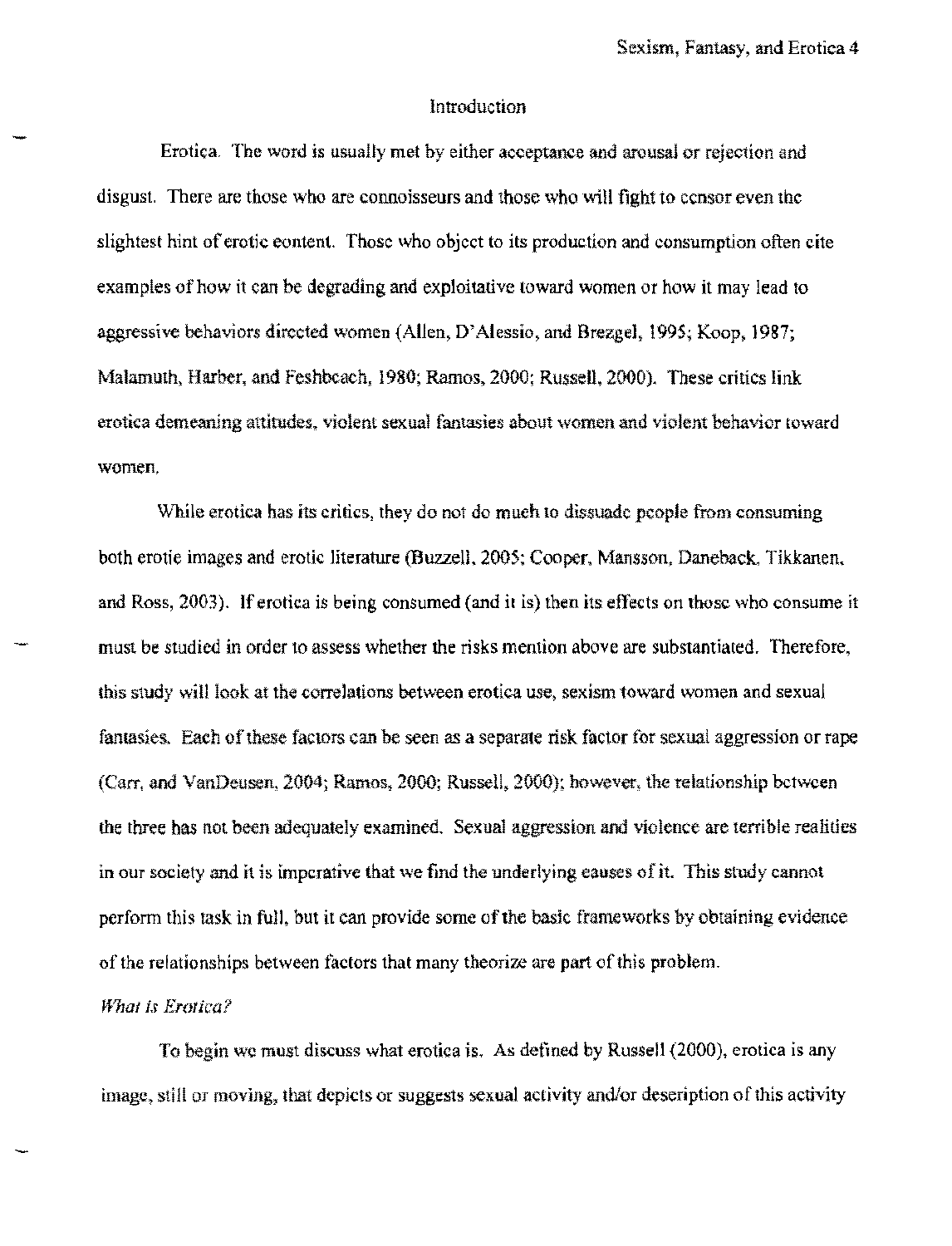that portrays aU partners as equals in the sexual encounter, Erotica is not demeaning or degrading toward either men or women. Pornography, on the other hand, is any image, still or moving. or any description of sexual activity that is inherently unequal and degrading toward at least one partner, most often the female(s) (Russell,  $2000$ ).

When asking participants to fill out a survey on the sexually explicit material they have consumed over the past month it can be difficult to make them distinguish between what is erotica and what is pornography. Erotica, as it will be defined in this study, is any still or moving image that depicts or explicitly suggests any activity of a sexual nature, as well as any written story or passage that explicitly describes sexua1 acts, This aetivity can range from suggestive posing to passionate kissing to sexual intercourse and any variation thereof,

## *Prevalence of Erotica Use*

Now that we have an operational definition of erotica it is important to know who uses it and how often usage occurs. This question is not as straightforward as one might believe as erotica can be found practically anywhere in a number of mediums. To get an accurate response it is important to look at each media and to account for those who are exposed to erotica without their consent.

There have been a small number of studies conducted in this country as well as others examine the prevalence of erotica use (Bente, Spitznogle, and Beverfjord, 2004; Boise, 2003; Buzzell, 2005; Cooper, et al., 2003). In 2002 (study published 2004), Bentc, et al. found that a full 90% of the Norwegian sample questioned sejf~reported some exposure to erotica in their lifetime. This self-reported data, obtained through standardized telephone questionnaires, included looking at pornographic magazines, watching pornographic films and/or viewing sexually explicit material on the internet. While the percentage of individuals exposed to erotica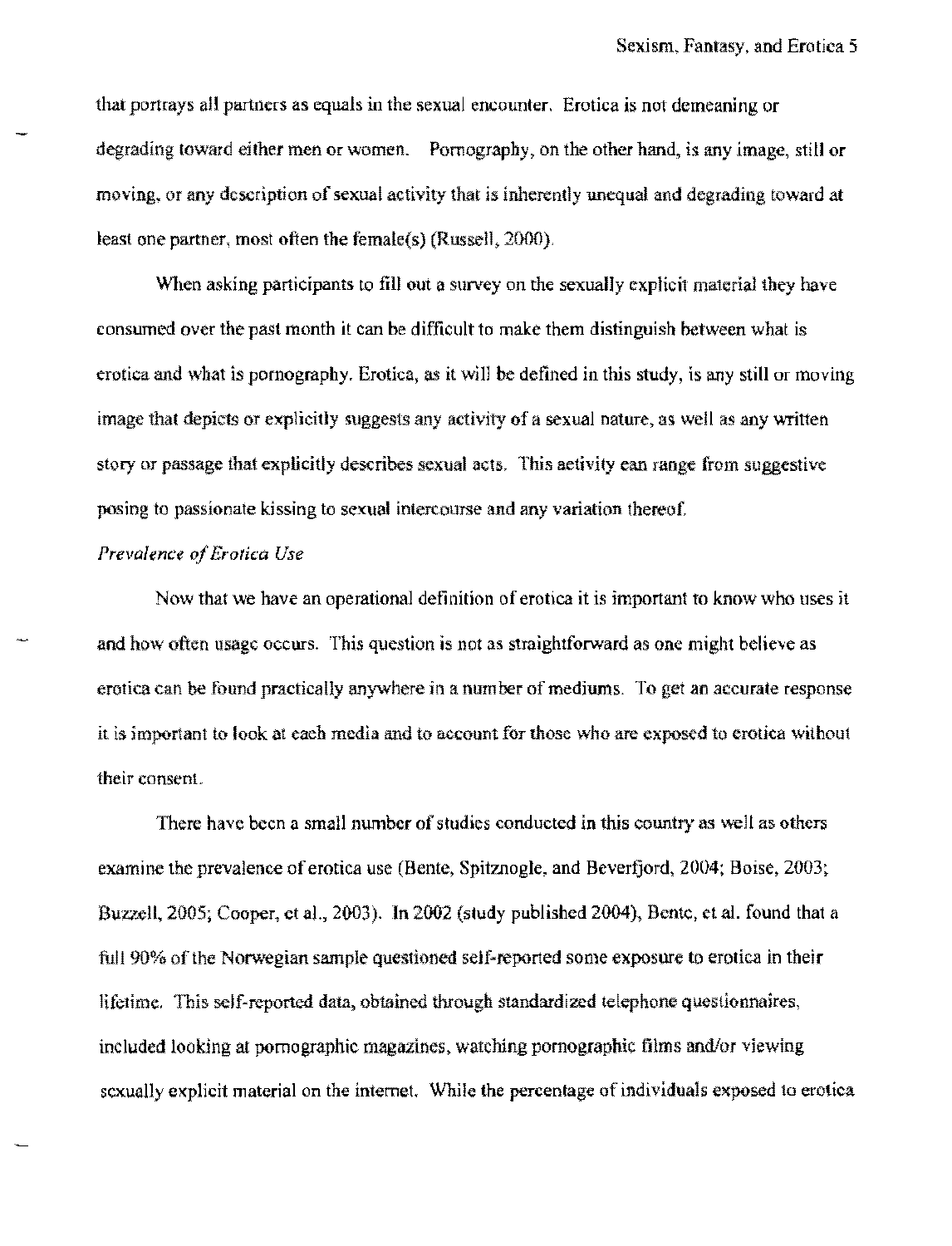is very high only a small pereentage reported using erotica (6.6% used magazines, 8.4% used films and 2.8% used the Intemet) on a monthly or more frequent basis.

While there has not been a large-scale survey of erotica use by Amerieans, the General Social Survey (OSS) has included a small number of questions concerning respondents' use of erotica sinee 1973 (Buzzell, 2005). In his 2005 article on the demographics of pornography use Buzzell takes all the data on pornography use in the OSS from 1973 to 2002 to look at patterns over the years. During this time the GSS has looked at pornography consumption in three mediums: X-rated films in a theater, X-rated films on a VCR and X-rated material on the Internet. He found that 23% of all those surveyed from 1973-2002 ( $N=43,698$ ) had reported seeing an X-rated film (in a theater or on a VCR) in the past year. While the percentage of reported erotica varied from year to year (the highest was 1987,30%; the lowest 1980, 16%), Buzzell reports that overall reported usage is around 20-25%. Usage reported was different for men and women with 25-35% of men and 15-20% of women using X-rated movies. In 2000 and 2002 combined 14% had viewed an X-rated website.

In 2003, Cooper, et a1. published a study on Online Sexual Activity (OSA) in Sweden. One of the most frequent OSA reported was accessing erotiea. People were surveyed using links from a website that is visited by a wide range of Internet users. Approximately one third of women and one fifth of men reported that they did not use the Internet of for sexual activities. Of those who reported OS A, 69% of men reported aceessing erotica as their preferred aetivity, whereas only 20% of women did.

A study of Canadian college students done by Boise in 2003 found that 40% of college students reported viewing sexually explicit websites. In addition, 37.8% looked at erotic material both on and offline and 63% admitted to using erotic materials found solely offline.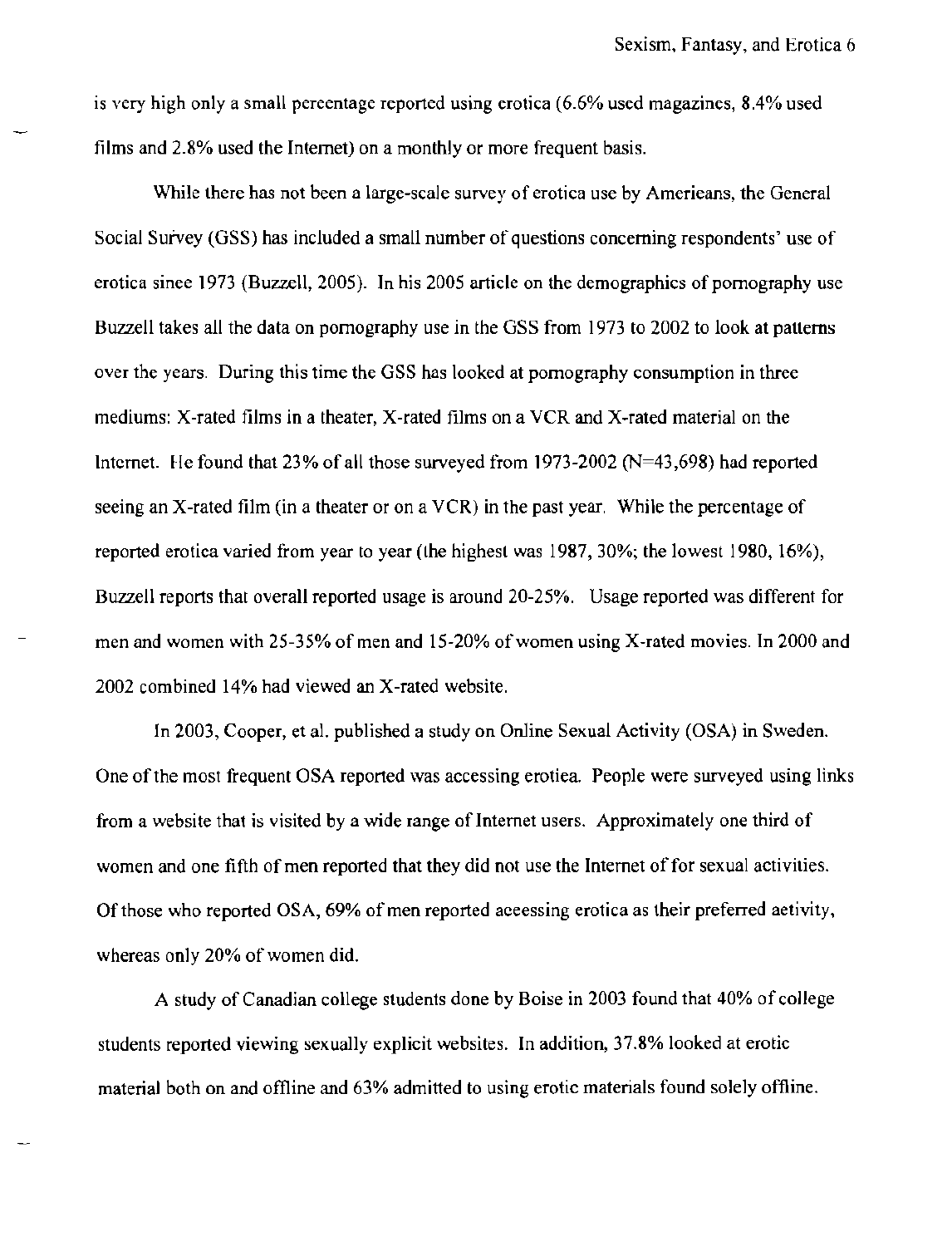When asked about frequency 19% reported using erotic materials at least once a month, 16.9% use it at least once a week and finally 5,92% reported using erotic material on a daily basis. Boise also comments that men are more likely to use erotie material than women,

### *Er01ica and Sexual Aggression*

Some feminist writers and theorists have a very negative view of erotica. They see it as exploitative and degrading and often attempt to link erotica to violent and often sexual assaults on women, Norma Ramos (2000) writes that what stimulates people sexually is often completely determined by culture. Erotica has so invaded culture that men have learned to be aroused only by images that degrade women. She calls for a movement against erotica in the attempt to bring up a new generation that has not learned to be aroused by images of violence.

Diana Russell (2000) goes as far as claiming pornography, which in her definition is different from erotica, in some ways eauses rape. Russell proposes that all men have an inner drive to rape women. Her theory is supported by research done by Malamuth. Harber. and Feshbcach (1980) that indicated 53% of men surveyed admitted that they would rape a woman if they could be assured that they would not be caught. She then expands upon this theory asserting that exposure to pornography; especially violent pomography will predispose even more men to rape while also increasing these feelings in men who are already predisposed. The model does not end there, Pornography, because it can be degrading toward women, then lowers men's inhibition against rape. That is. because they are seeing woman portrayed as sexual objects in pomography they will then see real women as sexual objects that can be abused. Pornography also lowers social inhibitions because most if not all men are exposed to (he same erotic messages; therefore peers are unlikeJy to disapprove if a man acts out a rape fantasy, Finally, pornography also harms women because they too start to view themselves and other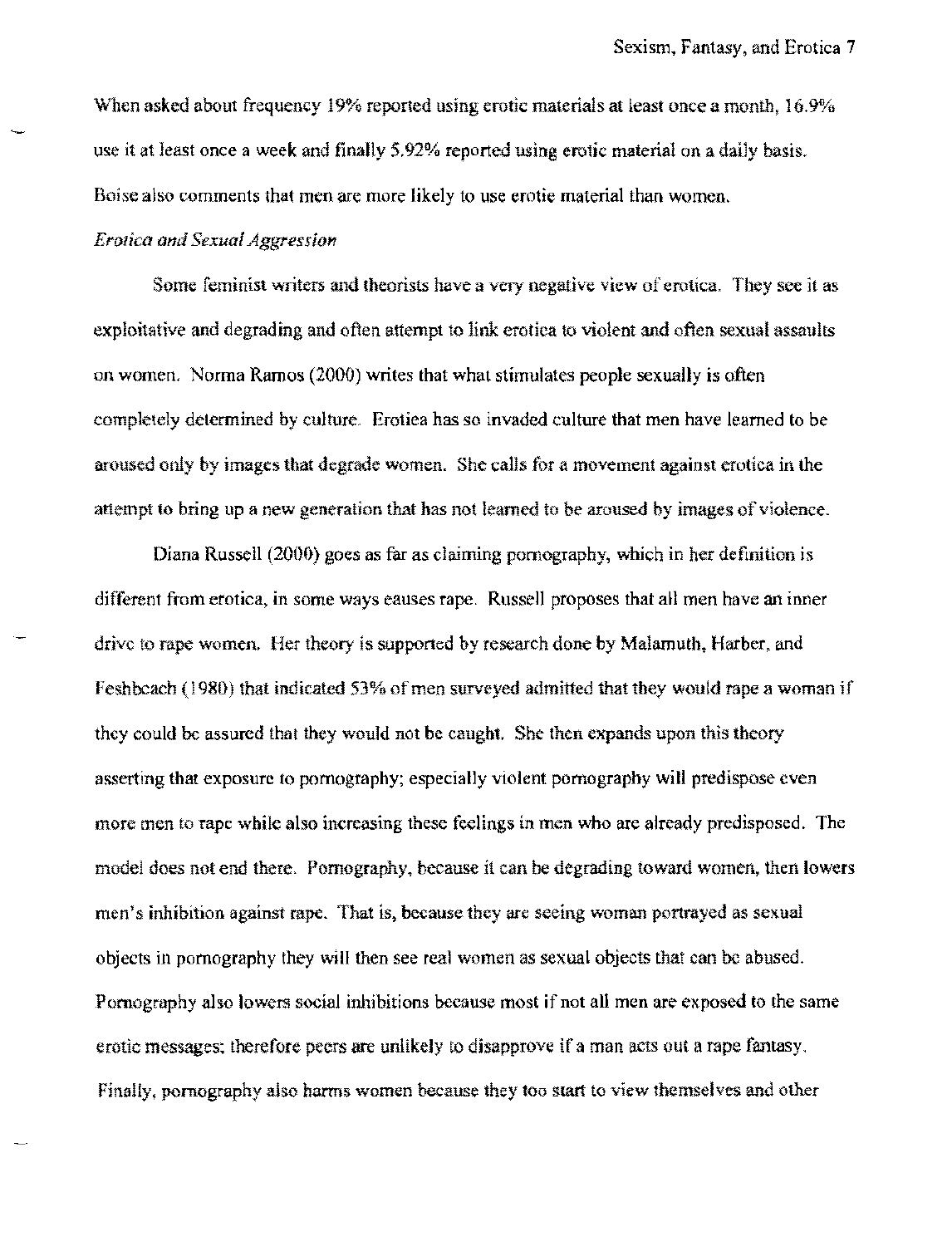women as sexual objects thus making it more difficult to resist rape (Russell, 2000). In this model erotica does not cause rape in that once a man is exposed to erotica he then goes out and rapes a woman, The one to one relationship is not there; rather erotica is seen as systematically desensitizing men against violence and reshaping their attitudes toward both women and rape, these attitudes in turn affect men's behavior (Russell, 2000),

Connecting rapists to erotica material is not confined 10 only feminist writers; there have been hypotheses thai use of erotica cause rape from others who study human sexuality (e.g. Carr. and VanDeusen, 2004; Gray, 1982; Koop, 1987; Malmuth, et aI., 2000; Stein, 2004). There have been a number of psychoJogieal studies that have included erotica in the scope of studies on sexual aggression as well as a workshop devoted to the effects of pornography done by the surgeon general in 1987. Nineteen researchers who were deemed to be experts in the field of pornography gave lectures at this workshop. Topics for these lectures varied, some dealt with theory on public policy and pornography, others dealt with the effects of prolonged exposure to pornography and still others looked at whether or not certain antisocial traits could be linked with exposure to pornography (Koop, 1987). Koop summarized the workshop in a brief  $1987$ write up in the *American Psychologist.* In this summary Koop concluded that exposure to violent and coercjve erotica is one oftbe leading causes ofrape in American society.

Rape is an unfortunate problem on American college eampuses. Carr and VanDeusen (2004) found that use of erotica, gender attitudes and alcohol abuse were all factors highly correlated with self-reported sexual aggression among males on college campuses. Nearly half of those who completed their survey used some for of erotica. It should be noted, however, that only a very small number of those surveyed admitted to using physical coercion to obtain sex (4%. N~99).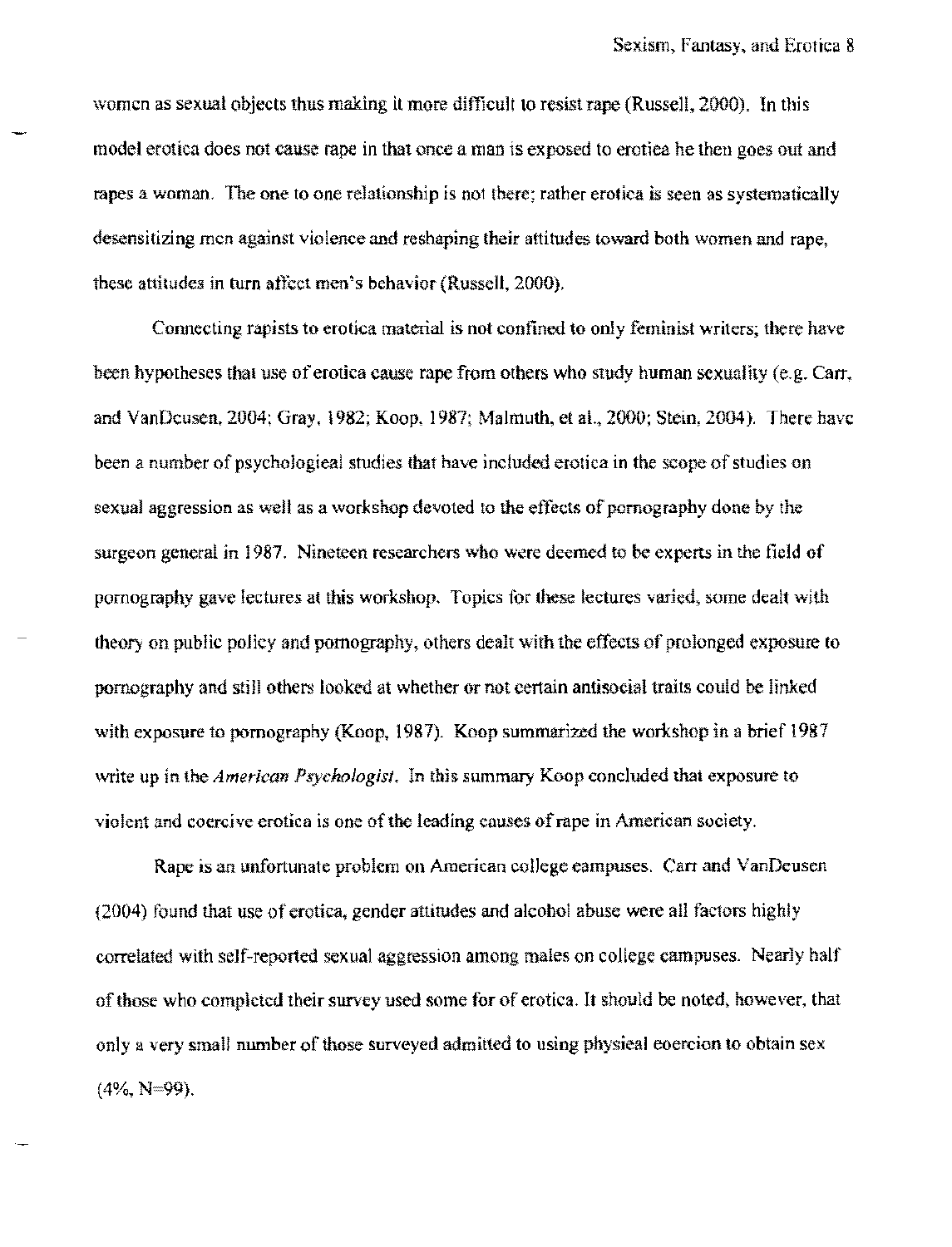In a large meta-analysis report in 2000, Malamuth, et al. attempt to show that past research has indicated a link between erotica use and sexual aggression. In meta-analysis researchers attempt to bring together information from multiple studies and combine it in such a way that statistical tests can be run on the aggregate data (0 come to more specific conclusions about all past research. To be included in a meta-analysis data must meet very exact standards so that researchers know exactly what they are measuring and combining (Allen, et al., 1995).

.In Malamuth, et ai, (2000) meta-analysis they use other meta-analyses to support their assertion that exposure to erotiea causes sexual aggression. One such study that was cited indicated that exposure to violent and/or nonviolent erotica was correlated with inereased sexual aggression. Unfortunately, it is revealed that the correlation has an r-value of  $.13$  (Allen, et al., 1995). A correlation coefficient this low does not provide much support for the link between erotica and sexual aggression.

The study examines other facets of erotica use and behavior including exposure to erotica and laboratory aggression. erotica and favorable attitudes toward sexual aggression, differences between criminal and noncriminal populations and erotica and attraction to sexual aggression (Malamuth, et al., 2000). In each case there seem to be correlations supporting the link between erotica usage and sexuality, but these correlations are all very low. The relationship between erotica use and sexual aggression does not appear to be as clear cut as the authors of this metaanalysis would like us to believe,

One interesting question raised in the Malamuth, et al. (2000) study is that of a possible difference between criminal and noncriminal populations. In two studies done by Goldstein in 1971 and 1973 sex offenders reported much lower exposure to and use of erotica than a nonoffender control group. They also reported less exposure during adolescence than the non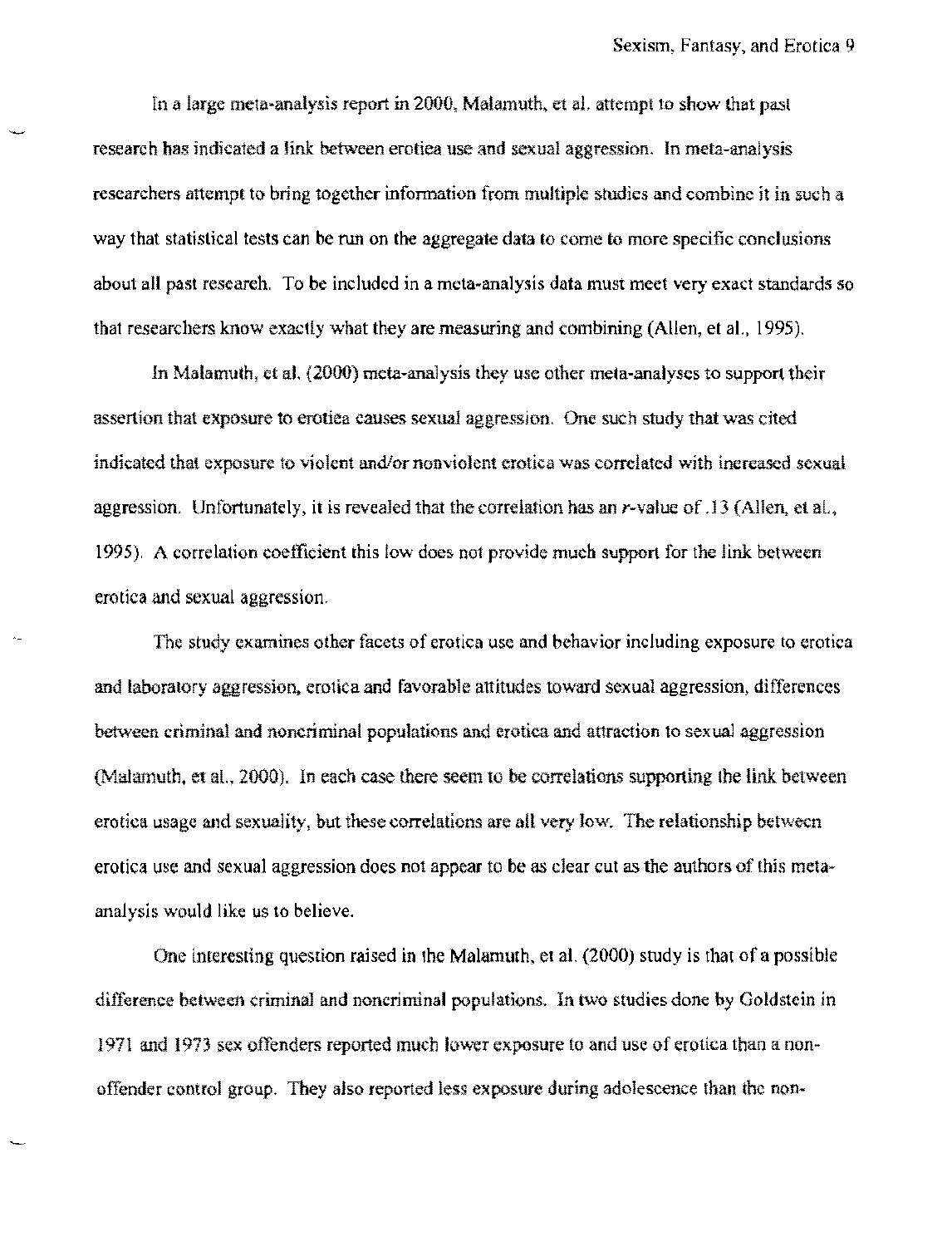offender control group. Another survey done by Kant in 1971 seems to corroborate these findings—that is the offender population reported lower use of erotica material than the nonoffender population. This study also found that there was no link between arousal during erotica use and sexual behavior after the erotica was viewed. It seems that the correlational relationship between erotica and rape may need to be re-examined. as mueh of the evidence presented was very weak.

## *Erotica and Rape Myths*

If a direct link between use of erotica and sexual aggression and rape cannot be established then what are the effects of erotica on rape myth acceptance? Rape myths are beliefs that a person holds that put the blame and responsibility of a rape on the victim, not the rapists (Allen, Emmers, Gebhardt, & Giery 1995; Burt, 1980). If an individual aecepts these rape myths then he or she is less likely to believe that rape is wrong. One implication of this belief may be that it could lead 10 more instanees of rape (Allen, et at, 1995; Hinck. and Thomas, 1999). The relationship between rape myth acceptanee and erotica is complex, however. In experiments there is a positive effect of exposure to erotica on rape myth acceptance (Gray, 1982; Linz, Donncrstcin, and Denrod, 1988), In noncxperimental data. however, there does not appear to be any relationship at all between the two (Allen, et aI., 1995).

### *Erotica and Objeclificalion*

To say that erotica is a cause ofrape. rape myth aceeptanee and other sexual violence toward women one has to assume that the erotiea that the perpetrators of these acts is in some way degrading toward the women that are involved in it. At least one study holds that this wide spread objectifieation of women in erotica may not be as true as it sounds. In 2005, McKee published an article in which he analyzed the mainstream erotic videos of Australia. He found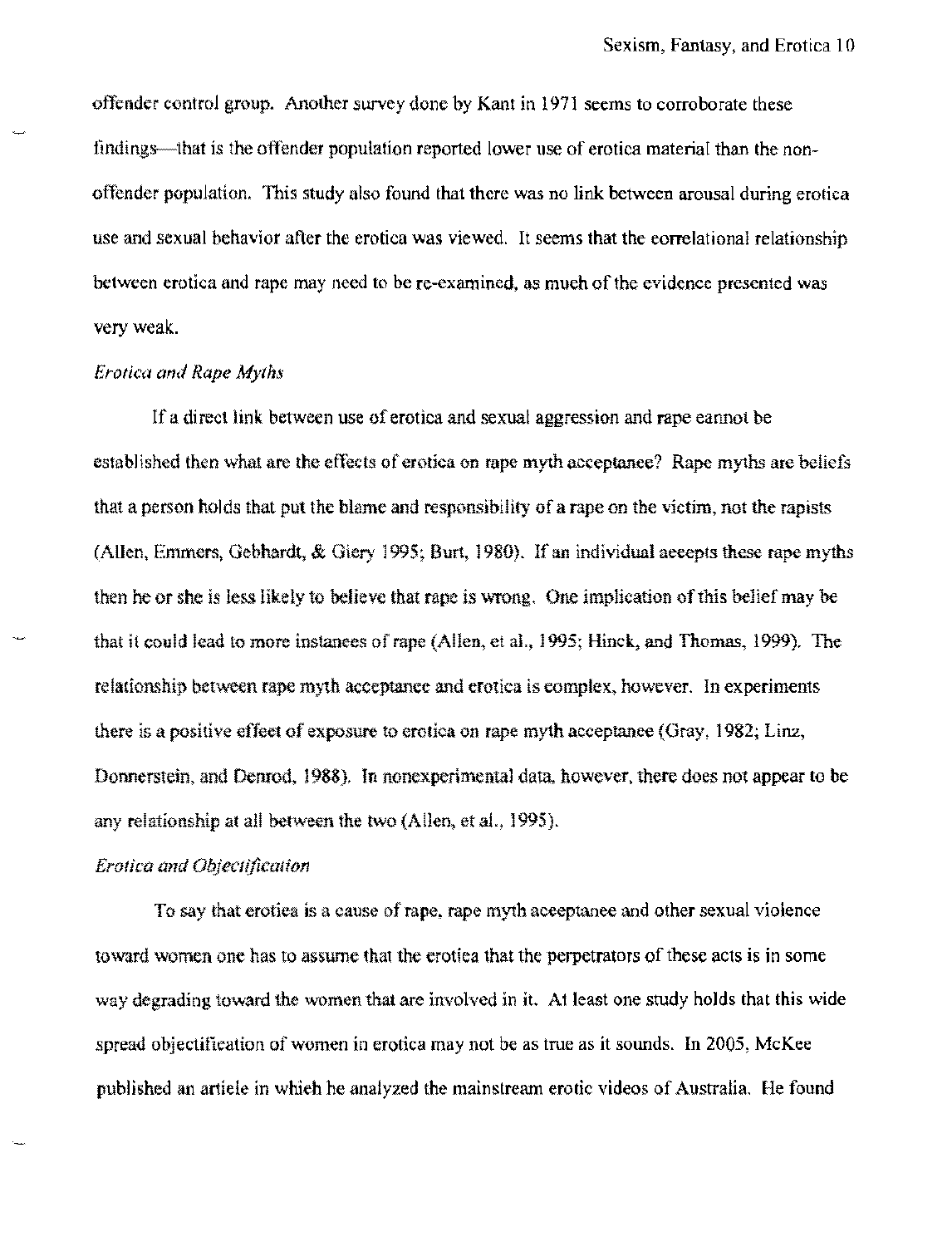that while women are objectified in some erotica they are not objectified in most of it. He also found that men were just as likely to be objectified as women. McKee does not rule out objectification by any means, it still oeeurs, but it may not be as gender biased, that is erotica may not only objectify women, as others (Russell, 2000) would claim.

### *Erotica and Sexual Fantasy*

One of the aims of this study is to discem whether or not there is a link between erotica use and sexual fantasies. One of the most disturbing thoughts on erotica is how it can affect a person's sexual fantasies. The reason why that is so disturbing is that many sexual predators and killers engage in a great deal of fantasy before during and after their horrific crimes (Hazelwood, and Warren, 2000; Prentky, Burgess, Rokus, and Lee, 1989; Stein, 2004). Prentky, et al. (1989). report that 86% of serial sexual killers have overt violent fantasies and over two-thirds of them had organized crime scenes from the beginning of their criminal careers. This indicates that these men had thought about their crimes extensively before they committed them,

While this is very disturbing none of these studies provides a definitive link between erotica use and the violent sexual fantasies. It is also important to remember that both Goldstein (l971, 1973) and Kant (1971) reported lower rates of erotica usage among those in offender populations. Whether or not erotica does have a link to the sexual fantasies of predators, it is important to understand sexual fantasies themselves before we attempt to link them tu either erotica or sexism,

## *Whal are Sexual Fantasies?*

As defined by Leitenbcrg and Henning in their 1995 review of the topic, a sexual fantasy is "almost any mental imagery that is sexually arousing or erotic to the individual."  $(470)$ . They go on to say that this image can be something completely fictional or a memory of a previous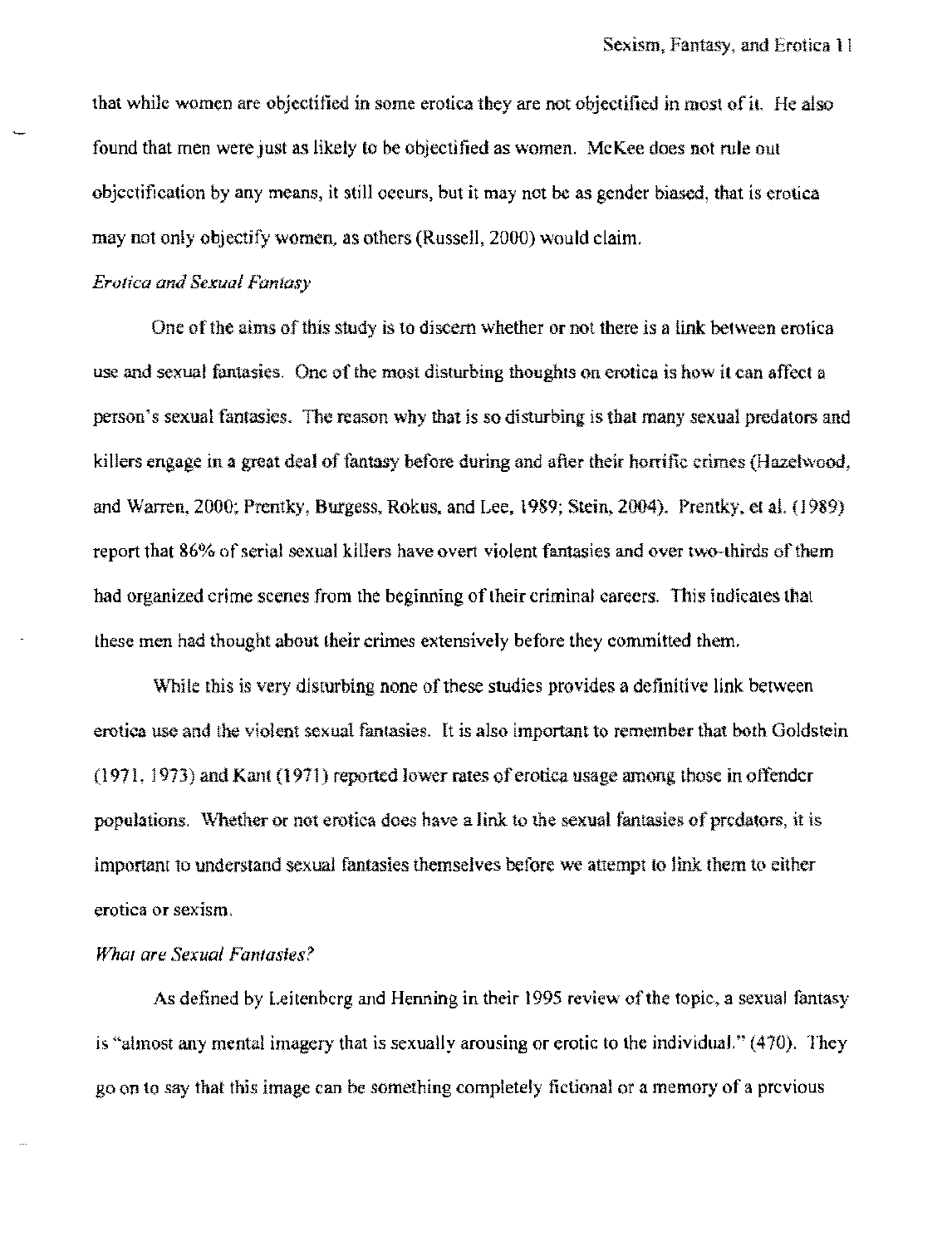encounter, something that someone wishes to do in the future or something they would never do in real life, it can be long and elaborate or it can be short and fleeting. Basically, a sexual fantasy ean be whatever the individual having it wants or needs it to be.

## *Prevalence o/Sexual Fantasy*

Sexual fantasies are considered to be nearly universal, but it ean be hard to tell just how prevalent they are beeause they are private thoughts (Leitenberg, and Henning, 1995). Knafo and Jaffe (1984) found that 90% of men and 97% of women have sexual fantasies when they masturbate, They also found that 90% of both men and women report having sexual fantasies when engaged in sexual intercourse. Finally, they also reported that 97% of men and 100% of women reported sexual fantasies when they were not engaged in any type of sexual aetivity at aiL Corroborating this, Jones and Barlow (1990), found that 100% of men and 74% of women reported having sexual fantasies while masturbating.

### *Types qfSexual Fantasies*

With nearly 100% of people indicating that they have sexual fantasies the next logical question to ask is what are the fantasies about? A number of studies have asked this question in a variety of ways, Zubriggen and Yost (2004) asked participants: to write down two of their favorite sexual fantasies. These fantasies were then scored on a number of scales by the researchers. They found that men's fantasies tended to be more sexually explicit, involved more instances of multiple partners, were more likely to mention their partner's pleasure and were more likely to show both dominant and submissive themes. Women's fantasies on the other hand were more emotionally eentered; they focused more on submissive themes and focused more on their own personal desire and pleasure than their partners. Pelletier and Herold (1988) found that 51% of women fantasized about submission. In addition, Hariton and Singer (1974)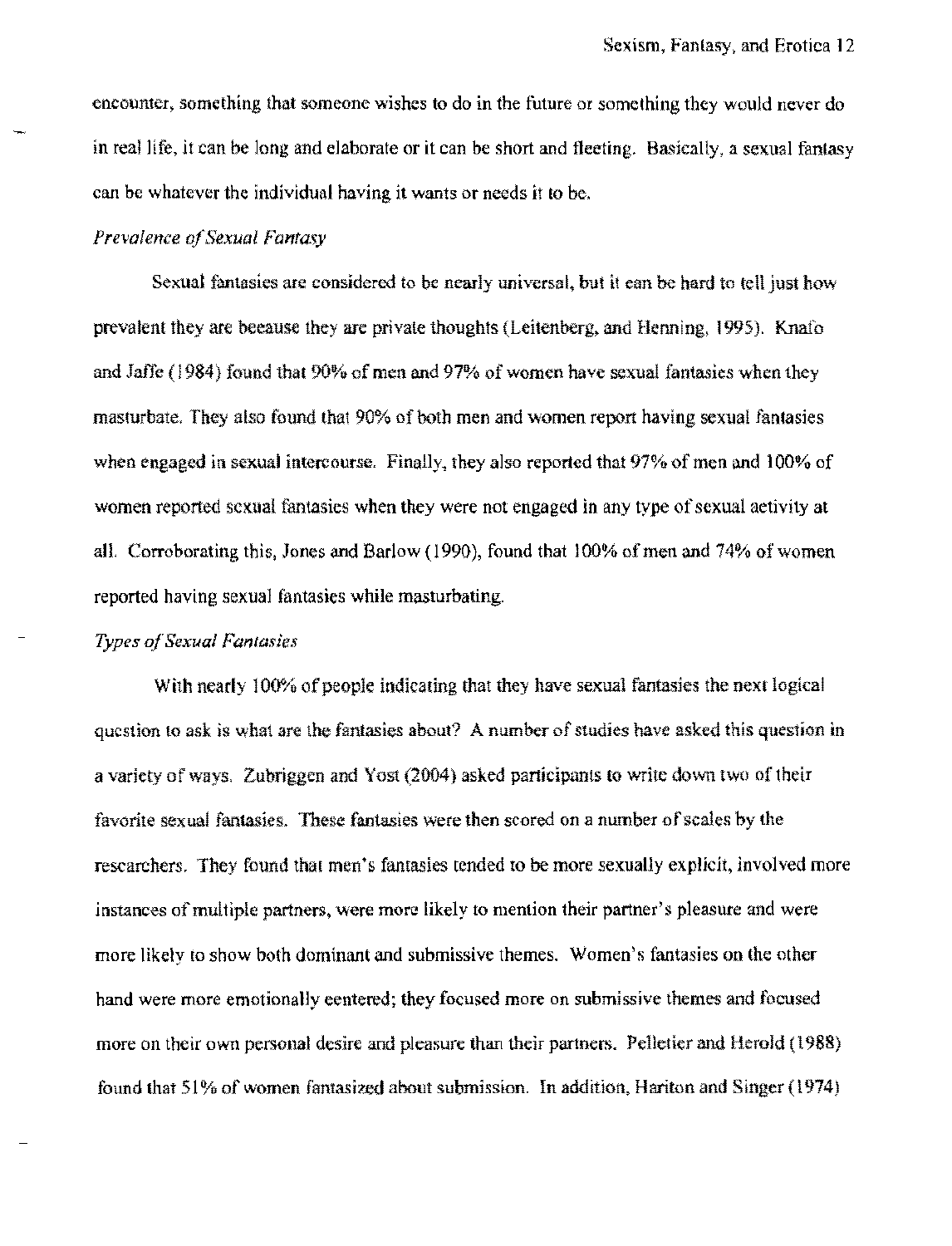reported that the most common fantasies for women white engaged in sexual intercourse were those centered on an "imaginary lover" and submission,

Hicks and Leitenberg (2001) conducted a study that focused on extradyadie (fantasies about someone other than an individual's current partner) fantasies. This study provided evidence to suggest that 98% of men and 80% of women had had these types of fantasies. It was also found that regardless of sex the longer an individual was in a relationship the more like1y he or she was to have had and extradyadie fantasy.

In a study detailing the sexual fantasies of men, Crepault and Couture  $(1980)$  found evidence of violent fantasies toward women-33% of the men in their study (N=94) admitted to fantasizing about rape on at least an occasional basis. All of the men in this study were between the ages of 20 and 45, many of them were married and none of them had been convieted of a sex crime so there is no way to tell whether or not they have acted on these impulses. *Erotica, Sexual Fantasies and Altitudes* 

With the definitions of erotica and sexual fantasy as well as the examples of eaeh that have been given a connection between the two is probably not that difficult to make. One could make the assumption that if a person fantasizes about a situation, and he or she has the inclination to watch erotica, he or she would probably be likely to watch erotica depicting that same situation. A researcher could happily stop there and analyze the connections between these two subjects. but this study also Jooks at the relationships between these two variables and sexist attitudes toward women. It is these attitudes, as well as the possible aetions that they can produce that turns people away from erotica (Ramos, 2000; Russell, 2000). Many studies have already been conducted on the effect certain themes of erotica and/or sexual fantasies have had on the attitudes and beliefs of those who partake in each.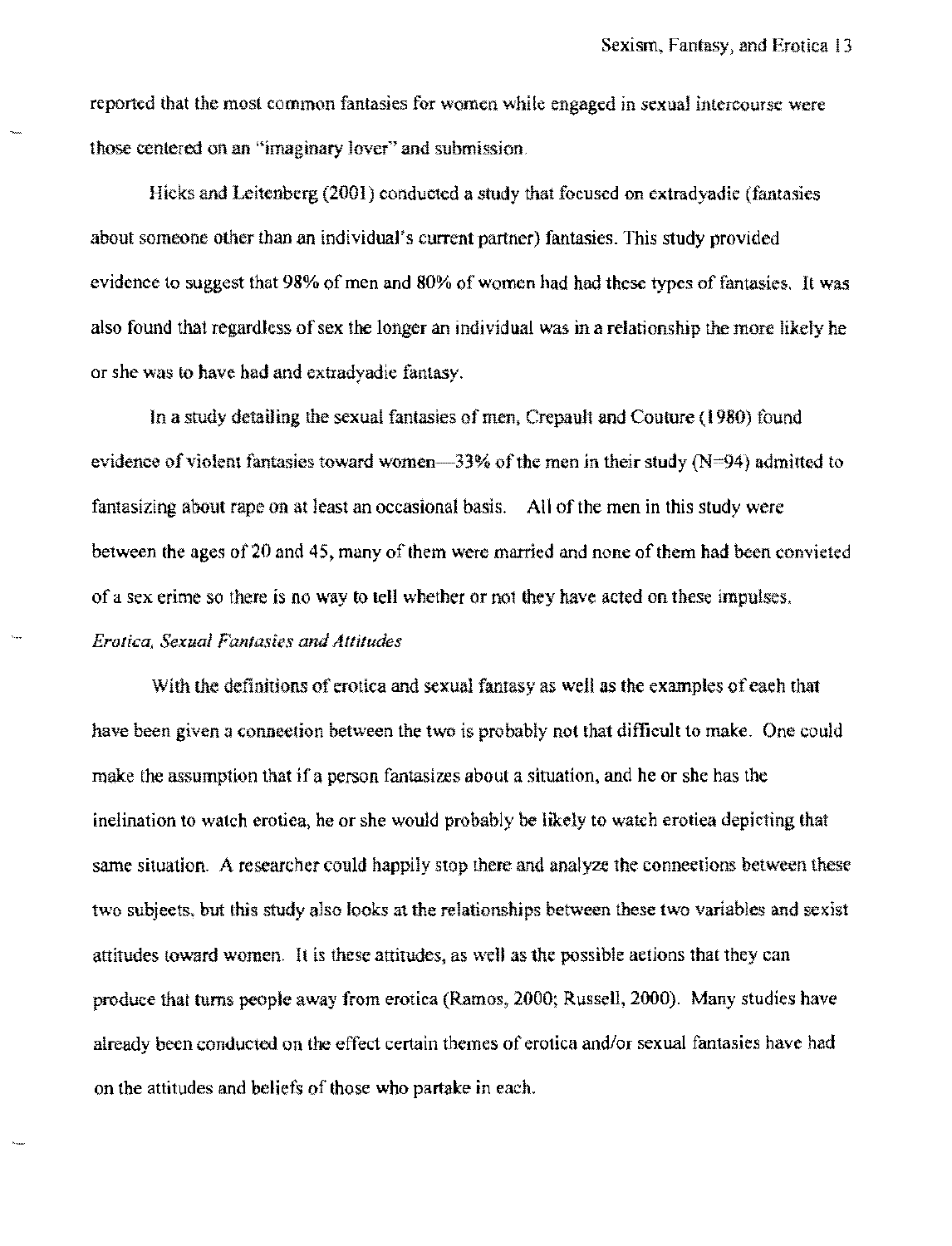A 1988 study by Demare, Briere, and Lips looked at the relationship between erotica and the likelihood of college age men to use force or rape to obtain sex. The found that 81% of those studied had used nonviolent erotica in the past year, in addition 41% admitted to using violent erotica and 35% used sexually violent erotica. To determine whether or not these men were likely to use foree and/or rape to obtain sex they were given questionnaires with hypothetical situations. Twenty-seven pereent of those surveyed were detennined to be likely to both use force and/or rape to obtain sex. Almost all of the men deemed likely to used force and/or rape used violent and/or sexually violent erotica.

This response to erotica and rape is not alone. Garcia (1996) found that the more erotica a man is exposed to the more traditional attitudes he would have toward women. Traditional attitudes are those that put women in the home rather than the workplace and see woman as in need of protection from men. Garcia also foond that the more violent erotica a man was exposed to the more he believed that the female rape victim was responsible for her rape, that rapists should not be severely punished and that women should not resist rape.

Attitudes associated with sexuai fantasies were not as negative as those reported above. Women who have submissive fantasies were found to have more varied sexual experience and were overall more positive about sex (Strassberg. and Lockerd. 1998). Men who reported fantasies about dominance were more likely to exhibit rape myth acceptance whereas men who reported submissive fantasies were less Hkely to endorse those beliefs. Men who fantasized aboot their partner's pleasure were least likely to exhibit rape myth acceptance (Zubriggen, and Yost, 2004). Women whose fantasies were centered on emotional or romantic themes tended to have more traditional views on women's place in society (Zubriggen, and Yost, 2004). So while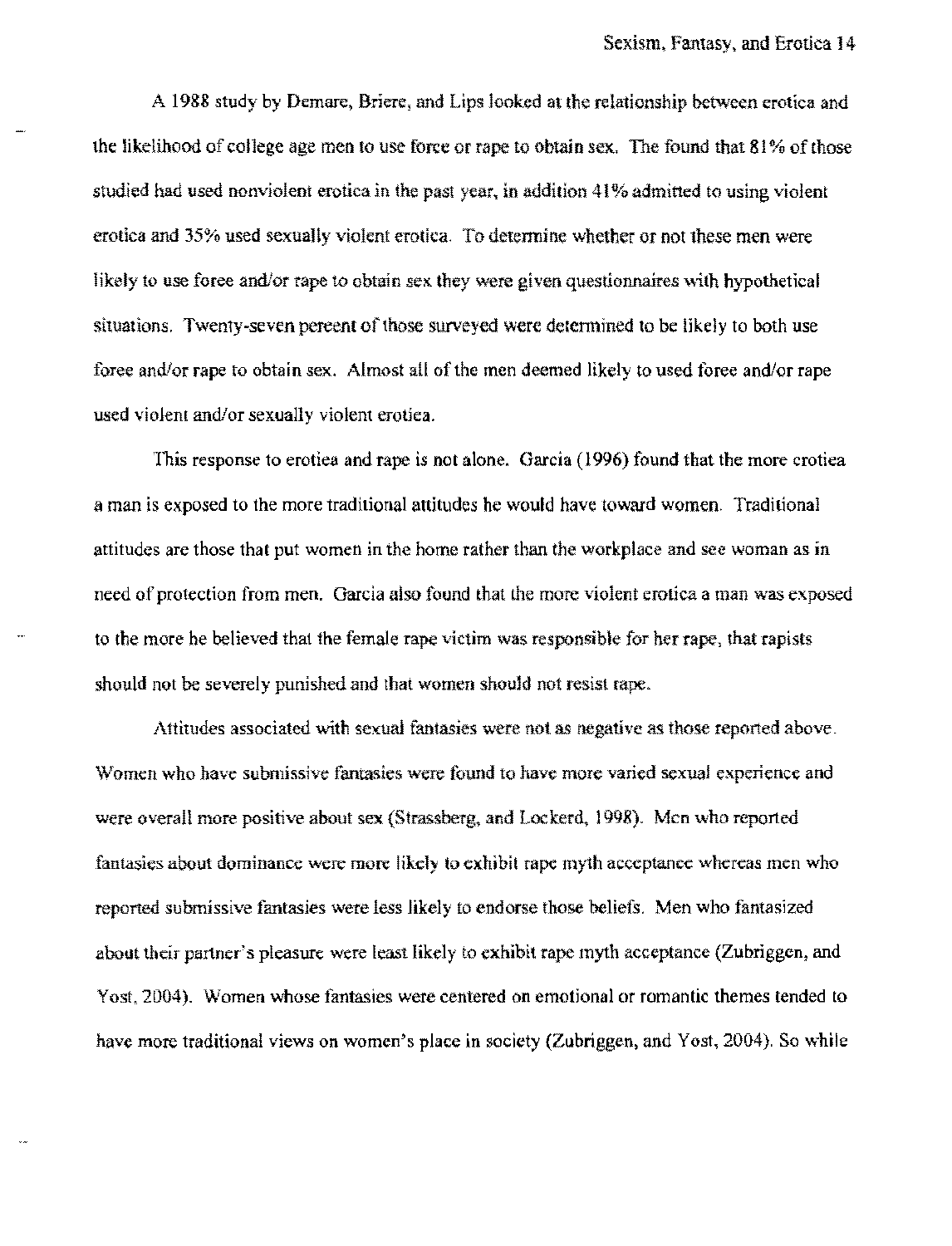there my still be a link with the attitudes that can lead to rape, in these cases there is no indication that the men surveyed would or ever have committed rape.

While the aforementioned studies indicate that there may be a link between certain types of attitudes (rape mylh acccptance and traditional attitudes toward women) and erotica and/or sexual fantasies, none of them establish a clear link between erotica and/or sexual fantasy and sexism. While traditional attitudes can sometimes be construed as sexism it is not always the case. therefore it is imperative to tind a study that uses a clear measure of sexism,

## *Sexism and Erotica*

Garos. Beggan. Kluck, and Easton (2004) attempt to explain why there have been few clear results on the topic of sexism and erotica, The authors claim the reason for a lack of a clear connection lies in thc failure of previous research to adequately define sexism, and their subsequent inability to use a measure that adequately determines sexist attitudes. Despite using a number of measures for sexism (e,g, *Exposure 10 Sexual Afalerials Questionnaire,* Oid~ *Fashioned Sexism Scale, .Modern Sexism Scale, Altitudes Toward Women Scale.* and *Ambivalenl Sexism Inventory*) Garos, et al. came out with mixed results for their study finding that those with the least reported sexism had a higher instance of erotica usc, those who endorsed hostile views toward women were less likely to usc erotica. and that those who were subjectively positive toward women but still held prejudicial beliefs were most likely to use erotica,

#### *Present Study*

If previous research has indicated a mixed bag of results it is imperative that we start with clear definitions of what we want to measure. Erotica and sexual fantasy have been defined above which leaves only sexism. Mertiam-Webster defines sexism as: "I ! prejudice or discrimination based on sex; *especially:* discrimination against women 2 ; behavior, conditions,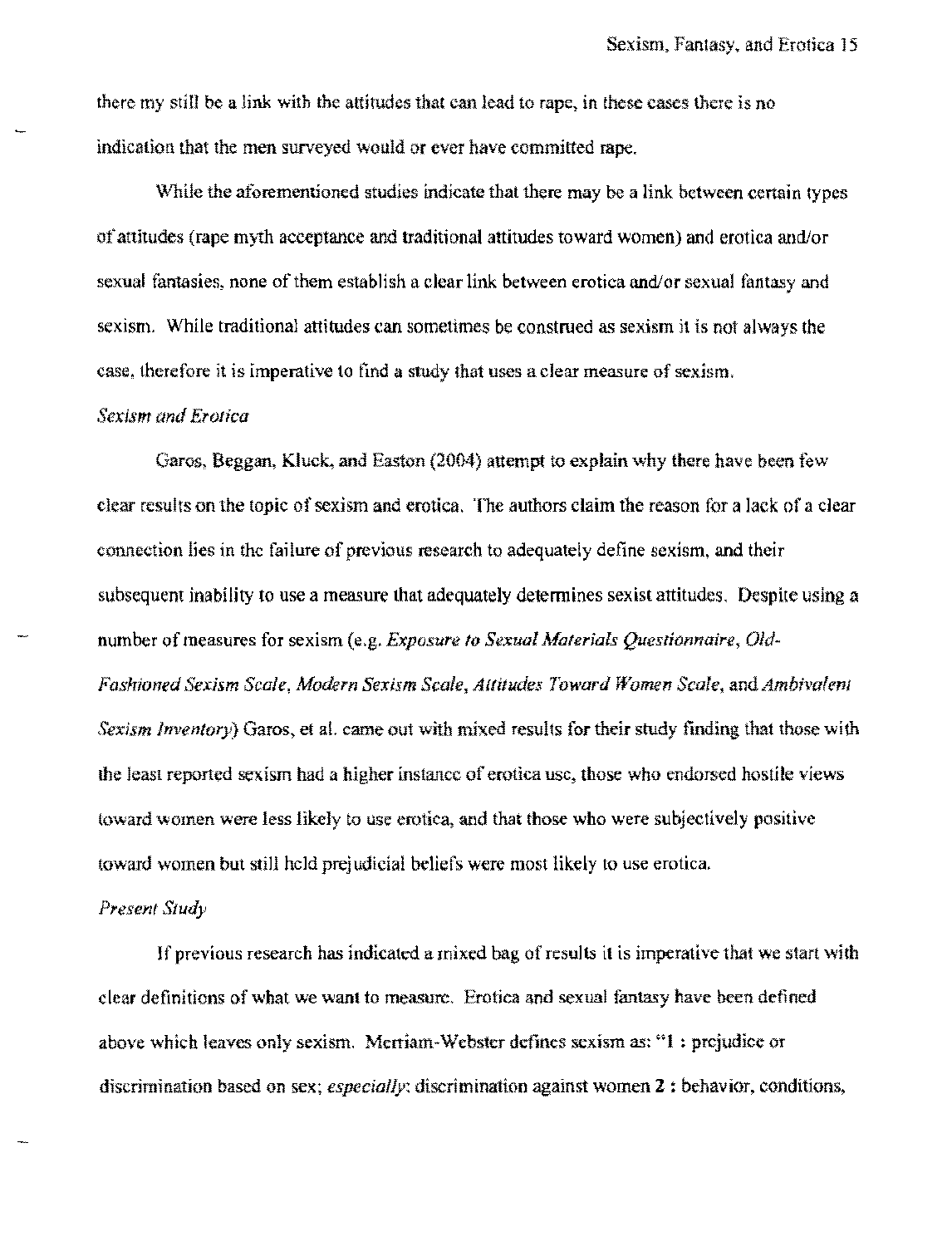or attitudes that foster stereotypes of social roles based on sex." (http://www.mw.com/dictionary/sexism). While this definition may be accurate, it is hard to operationalize. Sexism of this type may be overt-that is a person may physically, mentally or finaneially prevent a man or woman from holding a position in society that individual does not thing he or she should hold. Or it eould be more subtle, comments about a man or woman's eharacter if she does not adhere to the roles that are prescribed to him or her.

This problem with definition of sexism as well as sexism's evolution because of the women's movement has led to many measures being eonstrueted over the years. These measures include the Modern Sexism Scale (MSS) and the Old-Fashioned Sexism Scale (OFSS) both developed by Swim et al in 1995, The MSS measures less overt forms of sexism that dominate its definition since the women's movement. The OFSS was developed to mcasure the more overt instances of sexism that still occur. The Attitudes Toward Women Scale (ATWS: Spence, Hclmreich, and Stapp, in 1973) is a 15-item scale that measures egalitarian attitudes toward women such as "Swearing and obscenity are more repulsive in the speech of a woman than a man," Finally, the Ambivalent Sexism Inventory (ASI) created by Glick and Fiske in 1996, This final measurement is a 22-item scale that measures sexism along two dimensions: Hostile Sexism and Benevolent Sexsim.

The ASI is different from the other measures because it seeks to measure both the overt sexism of the OFSS and the more subtle sexism of the MSS, This more traditional and overt sexism, which is characterized by a negative affect toward women, is called Hostile Sexism (HS: Glick, and Fiskc, 1996). Hostile sexism is based on three different factors; dominant paternalism which is the desire to control women; competitive gender differentiation, which focuses on the differences between genders and consistently sees the male as superior and the female as inferior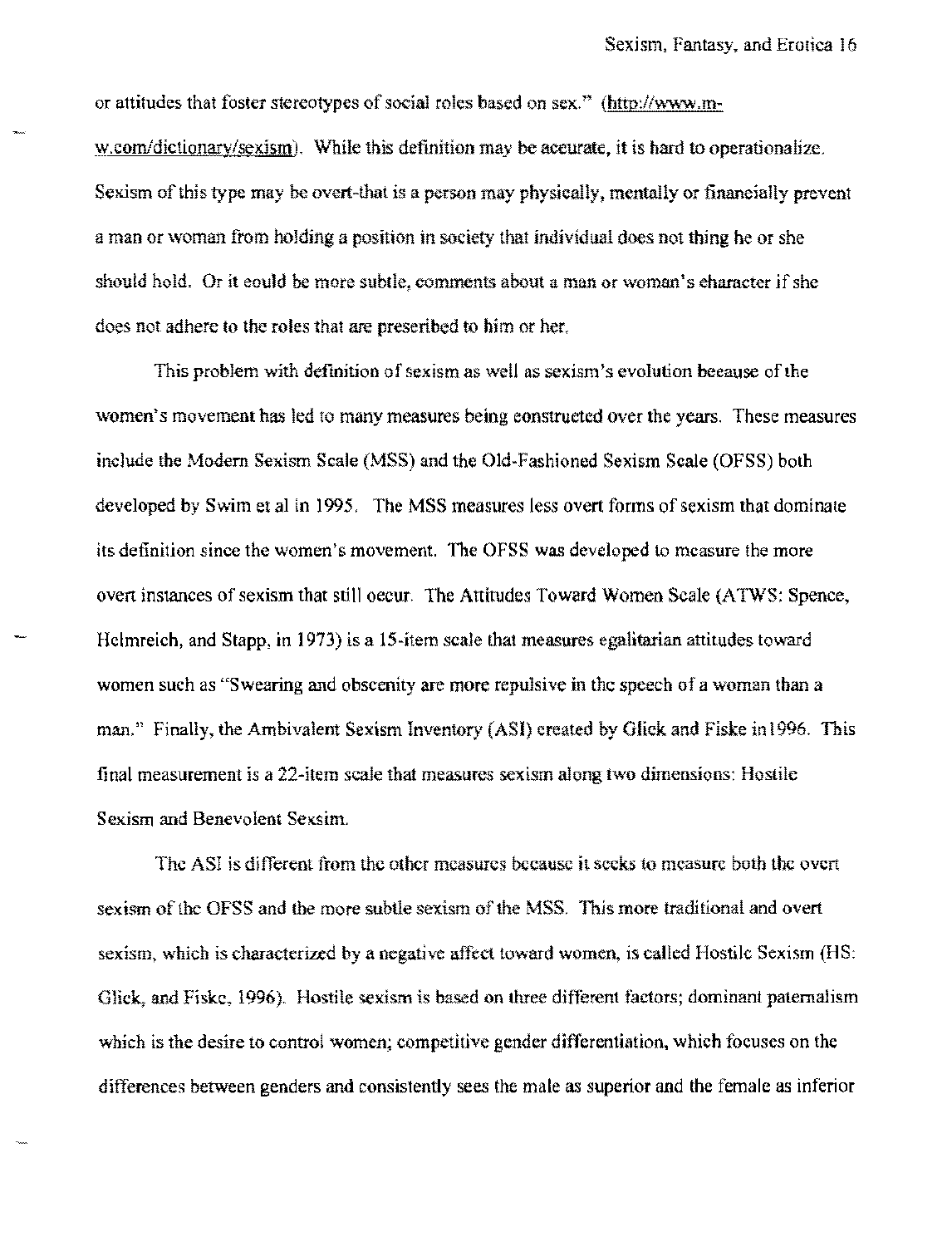and devalued; and finally hostile heterosexuality. which believes that women control men's access to sex and they use this control to manipulate men,

The flip side of sexism is termed as Benevolent Sexism (BS). This form of sexism is characterized by a positive affeet toward women and the belief that men should cherish and protect them, BS ean also be attributed to three underlying factors. Firstly, protective paternalism is the desire to cherish and protect women, Complementary gender differentiation foruses on how the differences between the sexes compliment each other for the good of society. Women are supposed to have a higher sense of morality for which they are to be commended. Finally, heterosexual intimacy seeks to worship women and desire them for intimate sexual relationships. While BS is subjectively positive it is still considered sexism because it limits the roles and abilities of women based on cultural ideals (Glick, and Fiske, 1996).

With these definitions of erotica, sexual fantasy and sexism this study will look at the relationships between these three eoncepts by first looking at individual's self-reported levels of sexism as measured by the ASI. Then I will correlate these finding with the Use of Erotica Scale, a measurement of both the frequency of erotica use in three different media (magazines, video and intemet) and the frequency of certain genre or themes of erotica. Finally, I will use the Wilson Sex Fantasy Questionnaire (SFQ) to determine the frequency of certain themes in each individual's sexual fantasies to determine the relationship between these themes and reported erotic themes used as well as whether certain themes are conneeted to Hostile and Benevolent Sexism.

## Methods

#### Paricipants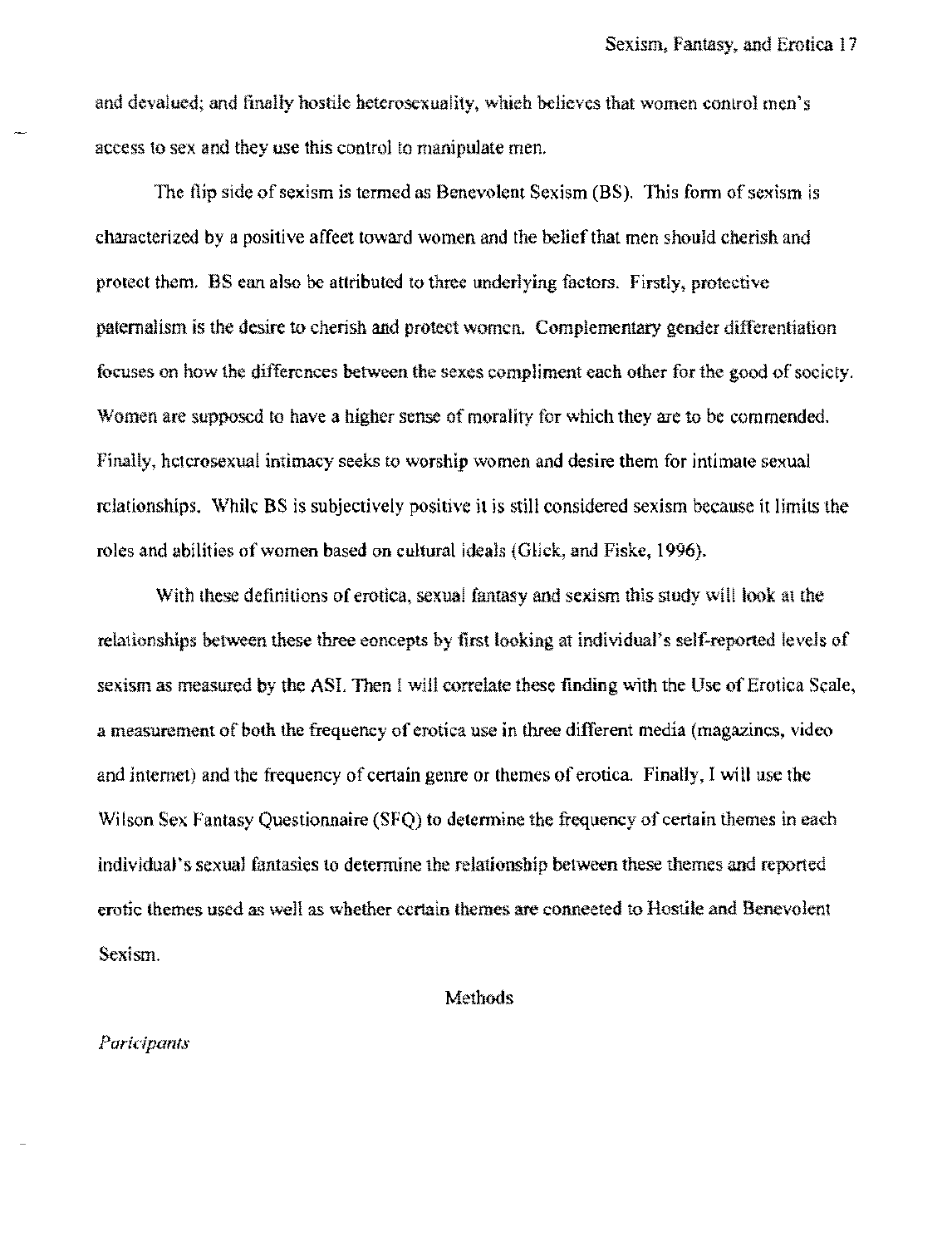Four hundred-three women and one hundred eighty-seven men completed the online survey. Participants for this study were recruited from introductory Psychology classes at a large midwestern university, Students received class credit for their participation in this survey. Age range was 18-42years old with 99.2% of participants between the ages of 18 and 23, Raeial composition of the sample was 93% Caucasian; 3.2% Afriean American; 1.5% Bi-raeial; J% Hispanic; .5% Asian and .7% other, Ninety-five percent of the sample reponed to be heterosexual with 96.8% reporting to be single. The majority (79.8%) was Christian. *Procedure* 

Partieipants logged on to an on-line survey set up through the Department of Psychological Science. After registering for the survey and rompleting an informed consent form the panicipant was admitted into the survey. This survey contained over twenty questionnaires; many of them dealing with sexuality related themes. The questionnaires being examined in this study were demographics, the Ambivalent Sexism Inventory, the Use of Erotica Scale and the Wilson Sex Fantasy Questionnaire. All information given by the participants was anonymous.

The data was then compiled and analyzed using a correlational design to examine whether the themes people fantasize about were also themes they watehed in crotica and whether these themes correlate in a meaningful way with Hostile and Benevolent Sexism.

#### **Measures**

The Ambivalent Sexism Inventory (AS!) is a 22~item questionnaire that measures levels of sexism along two dimensions: Hostile Sexism (HS) and Benevolent Sexism (BS). (Glick, and Fiske. 1996). HS is characterized by overtly negative and hostile attitudes toward women; especially women who do not follow traditional gender roles. BS, on the other hand, is: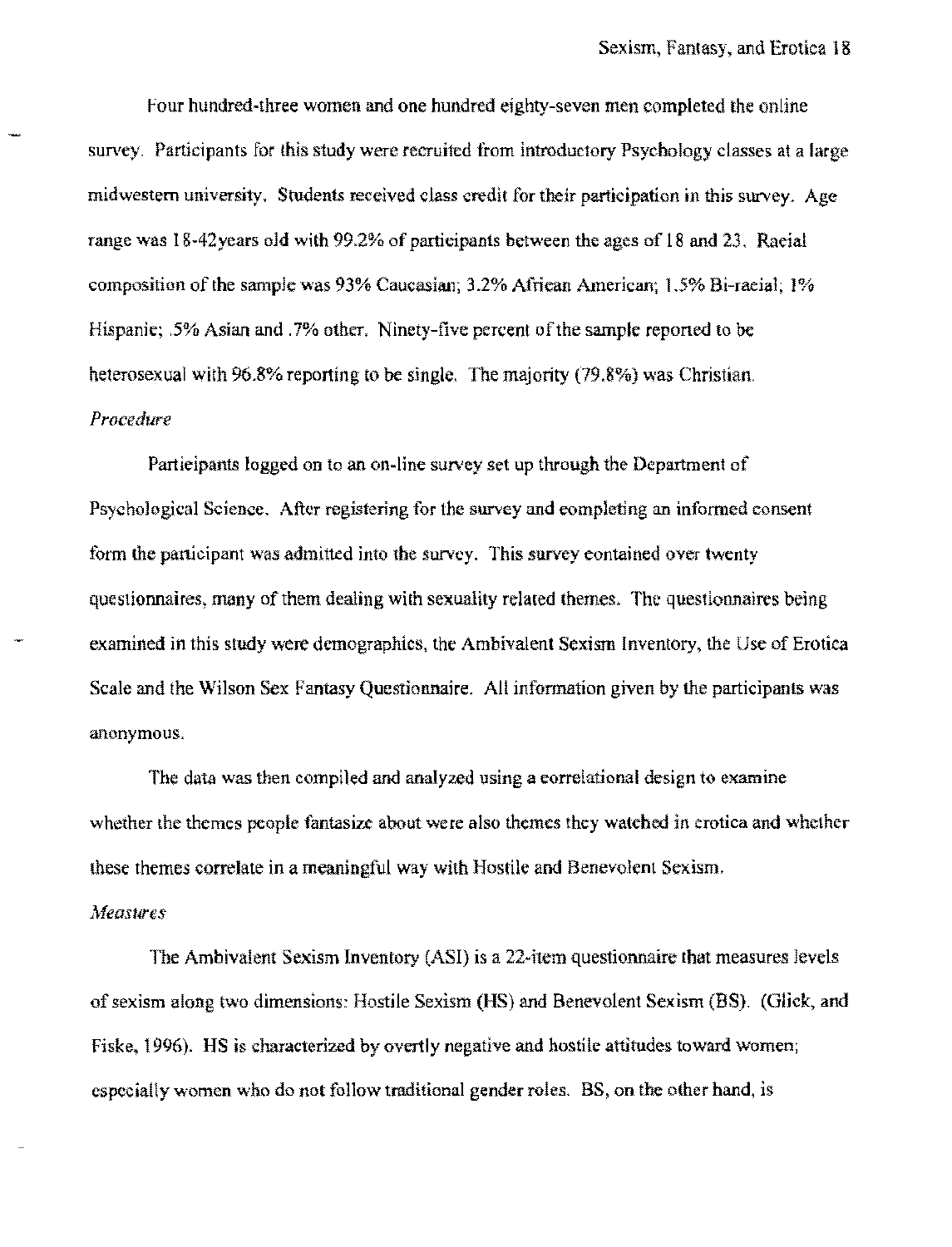characterized by a subjectly positive view of women, especialJy those in traditional gender roles, and the belief that women need to be protected and cherished. Individuals are presented with a list of 22 statements and instructed to indicate how much they agree or disagree with each statement on a scale of 0 to 5 with 0=disagree strongly and  $5=$ agree strongly. The ASI can be found in Appendix A.

While scoring the ASJ, Cronbach Alpha coefficients were calculated for each subscale and gender. Alpha coefficients for the hostile sexism subscale were .78 for men and .77 for women. The coefficients for the benevolent sexism subscale were .68 for men and .74 for women.

The Use of Erotica Scale (UoE) was created for this study, It combined questions from a previous Use of Erotica measure that tapped the prevalence of erotica use across different media and new questions designed to measure the frequency an individual uses erotica of a certain theme. The first part of the questionnaire askcd individuals to indicate if they had ever watehed erotica in a specific medium (ex: a magazine such as Playboy)} then to indicate how often he or she had viewed this specific medium in the past three months. Frequency was measured through an open~cnded response, participants were asked to list how frequently in the past three months thcy had viewed each medium. The second part of the questionnaire required the individual to indicate how often the erotica they have viewed in the past month exhibits a certain theme  $(e.g.,)$ sexual relations betwecn strangers, oral sex performed on a male. etc). Responses of this frequency were indicated in a likert scale with  $l$ =never;  $2$ =almost never;  $3$ =sometimes; 4=frequently and 5=always. The UoE can be found in Appendix B.

The Wilson Sex Fantasy Questionnaire (SFQ) measures the frequency an individual has sexual fantasies along a certain theme. (Wilson, 1988). Respondents are asked indicate how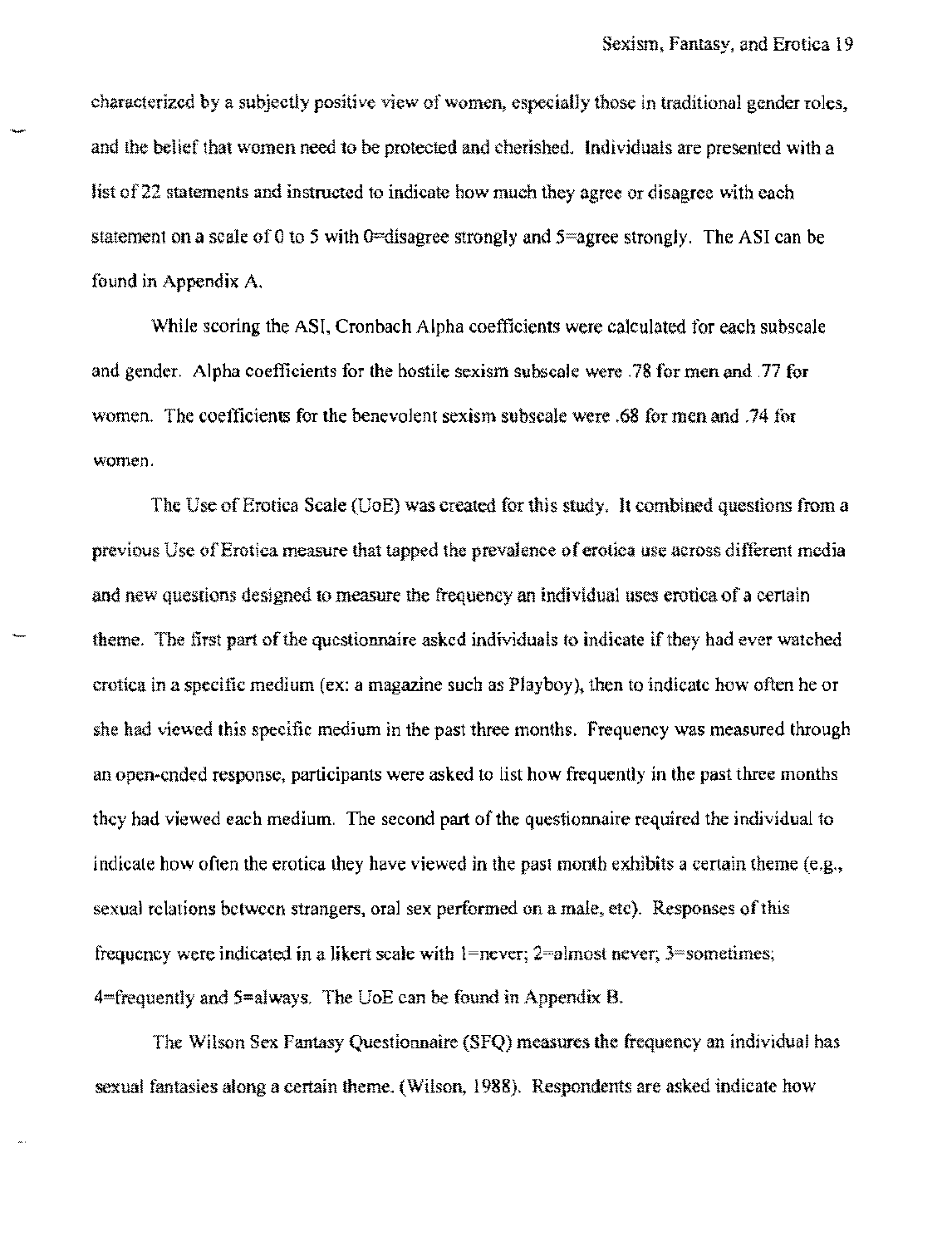often they fantasize about a particular theme on a likert scale ranging from 0-5 with 0 being never and 5 being regularly. Themes include: Sex with two other people, forcing someone to do something and being seduced as an "innocent". The SFQ is a forty-item inventory, however, it was decided in the planning of this survey that some items were excluded for a couple ofreasons firstly, some were condensed from two questions to one, secondly, some were so out of the mainstream that they may cause participants (0 be uncomtortable, Our modified version of the SFQ contained thirty-four themes. The SFQ can be found in Appendix C.

## Results

### *Gender Differences in Erotica Use*

Past research indicates that there is a difference in frequeney and kind of erotica used between men and women (Bente, Spitznogle, and Beverfjord, 2004) as well as a difference in levels of sexism toward women (Glick, and Fiske, 1996). My first hypothesis was that men would report eonsuming more erotica than women, The data from this sample tends to support this hypothesis. To see whether or not this was true I performed a one-tailed  $z$  test.

Of the lSi male and 403 female participants who compieted the survey, *82A%* of males indicate that they have viewed a sexual magazine such as Playboy in their lifetime where as only 52.1% of females did. Men's exposure to magazine erotica was significantly higher,  $z=7.03$ , *p<.OOl.* Similarly, when asked if they had ever looked at magazines found only in adult book stores men reported significantly more exposure (69%) than women (43.7%),  $z=5.72$ , p< 001. A total of 83.4% of men have seen a movie that depicted simulated sex and/or sex aets which is significantly more than the 67% of women who reported the same activity,  $z=4.14$ ,  $p<.001$ . A higher percentage of men report having watched videos that show actual sexual intercourse (80.2% for men  $60.5\%$  for women),  $z=4.71$ ,  $p<.001$ . Finally, significantly more men (91.6%)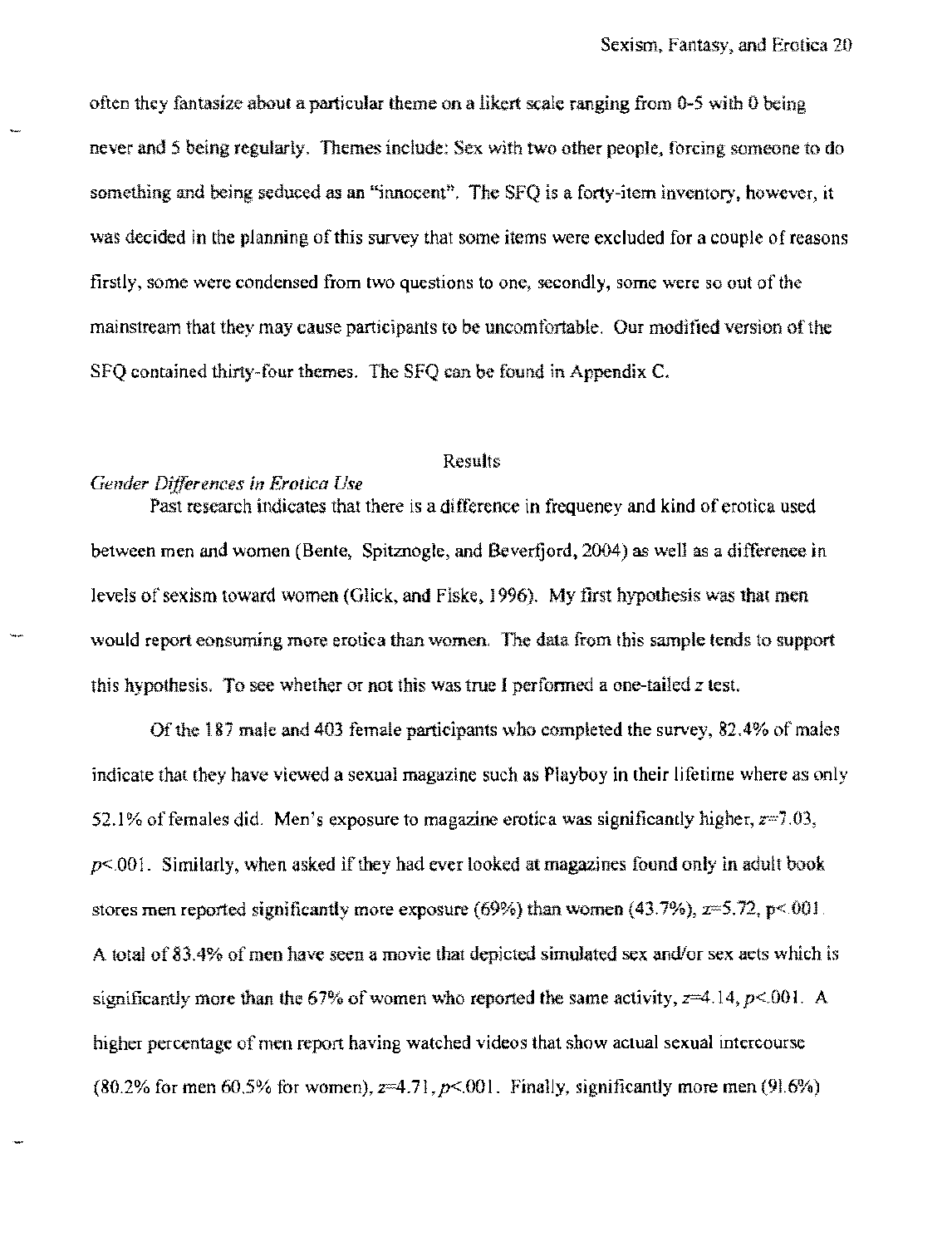report having viewed sexually explicit pictures on the Internet than did women (55.3%),  $z=9.23$ , *p<O.OOI* 

*(-Test* 

A *t* test for each subscale was conducted to determine whether or not there was a difference in sexism between men and women. Men's hostile sexism score was found to be significantly higher than women's,  $t(637)=4.16$ ,  $p<.001$ . No difference was found between men and women's benevolent sexism scores, *r(639)=l.068,p>.05,* These findings arc consistent with previous research. which found that men scored significantly higher on the hostile subscate but not the benevolent. (Glick & Fiske, 1996; Glick, et al., 2000). This also partially supports my hypothesis that men would show higher incidence of sexism.

Table I.

### Mean Sexism by Gender and Ambivalent Sexism Subseales

|        | Hostile<br><u>М</u> | <b>Benevolent</b><br><u>м</u> | Total<br>$\overline{\bf M}$ |
|--------|---------------------|-------------------------------|-----------------------------|
| Male   | 2.60                | 2.70                          | 2.65                        |
| Female | 2.35                | 2.64                          | 2.50                        |
| Mean   | 2.48                | 2.67                          |                             |

### *Factor Analysis*

] used a modified version of the SPQ in this particular study therefore the established subseales that had been published with the questionnaire were no longer valid. In order to obtain meaningful subscales a factor analysis of the SFQ was run. This analysis yielded six coherent subseales, which we labeled: Conventional, Sex with Other, Novelty, Fetish, Humiliation, and Innocence. To be able to compare the SPQ to the UoE I needed to be able to usc the same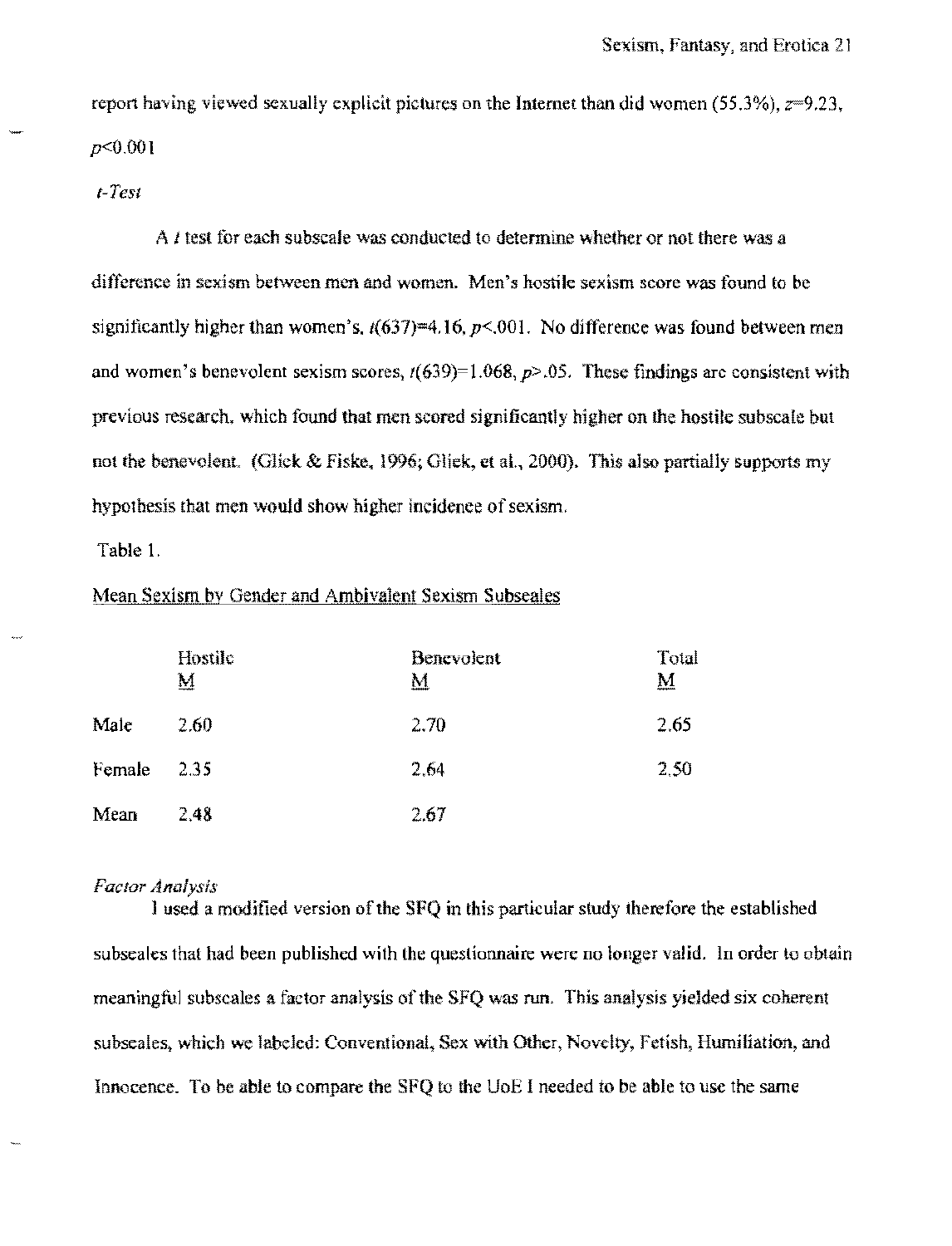subscales for each. While the VoE had been partially constructed from the SFQ, themes did not always direetly line up and the number of themes on the UoE was far less than those on the SFQ. To remedy this issue I combined Fetish and Humiliation and divided Novelty into Sex with other and Innocence. This gave me four subseales that had reasonable reliability for both measures: Conventional, Sex with Other, Humiliation and lnnoeence. (See Table 2 fer reliability estimates),

The conventional theme consists of typical sexual behavlors such as passionate kissing, sex outdoors. oral sex and masturbation. The Sex with Other subseale oonsists of themes relating to group sex, homosexuality, mate swapping and overall novelty of partners. The Humilation subscale is characterized by themes of force, pain and embarrassment of one's self or one's partner. Innocence is centered 00 one partner beiog sexually innocent, whether they are the seducer or the seduced. Table 2 displays the Cronbach Alpha coefficients for each subscale for both the SFQ and the CoE. The reliability for the SFQ is very strong in both men and women, The reliabillly for the UoE is somewhat lower than that of the SFQ and shows higher coefficients for women as opposed to men in every subscale. The lower reliability for the UoE may be attributed to the smaller number of themes.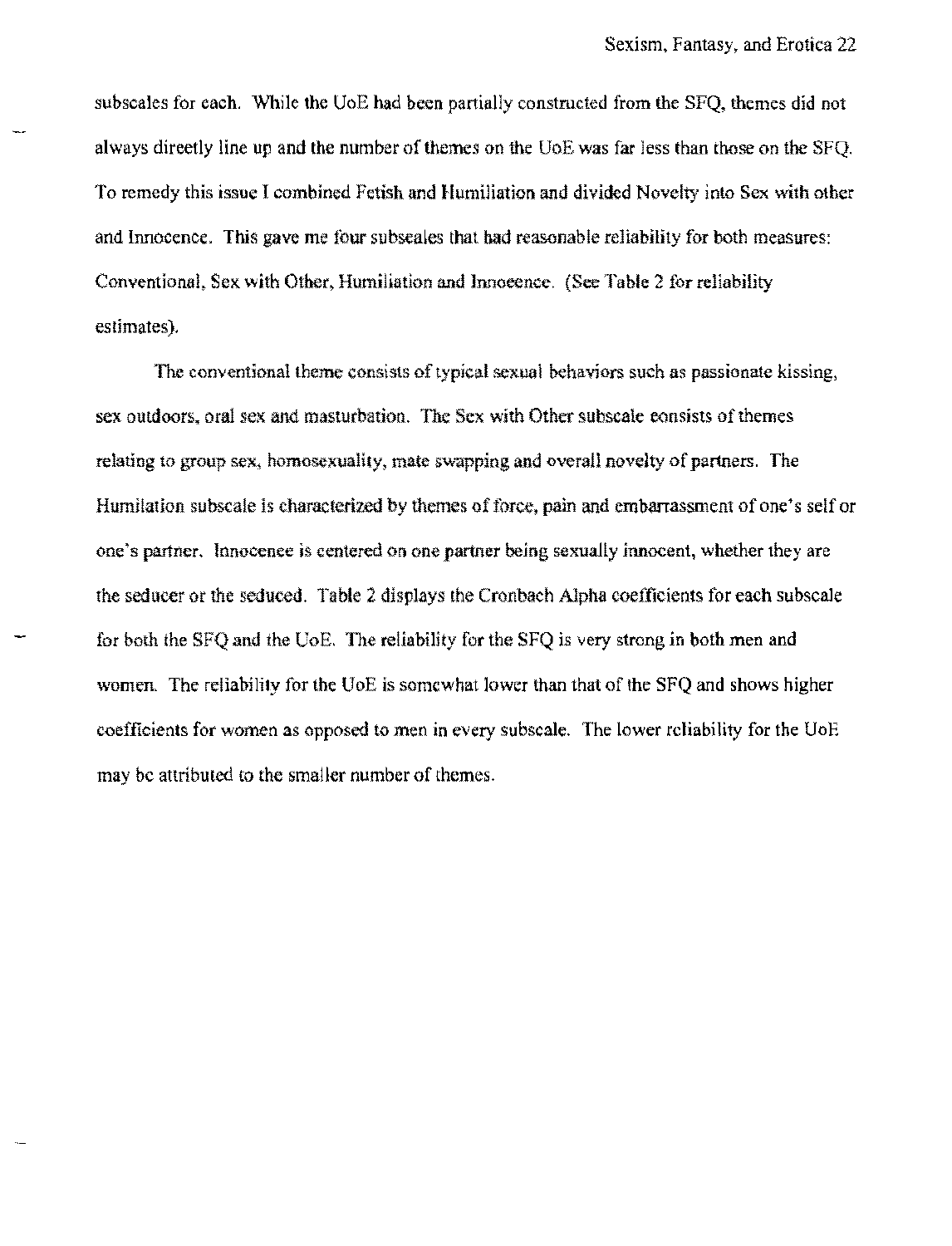Table 2.

Reliability scores for the Wilson Sex Fantasy Questionnaire and the Use of Erotica Scale by Gender.

|                | Male | Female |
|----------------|------|--------|
| Conventional   |      |        |
| <b>SFQ</b>     | .87  | .92    |
| UoE            | .65  | .81    |
| Sex with Other |      |        |
| <b>SFQ</b>     | .85  | .86    |
| <b>UoE</b>     | .63  | .82    |
| Humiliation    |      |        |
| <b>SFQ</b>     | .86  | .84    |
| UoE            | .66  | .75    |
| Innocence      |      |        |
| <b>SFQ</b>     | .82  | .83    |
| <b>UoE</b>     | .60  | .77    |

# *Bivariate Correlations*

To determine what possible relationships there were between the Ambivalent Sexism and both erotiea use and sexual fantasies correlations were conducted between each subscale of the ASI and the subscales of both the SQF and the UoE. Table 3 displays the correlations among these subscales. I hypothesized that those high in hostile sexism would have fantasies centered on pain, humiliation and bondage. This was not supported by the data. I also hypothesized that those who are high in benevolent sexism would prefer fantasies that center on innocence. This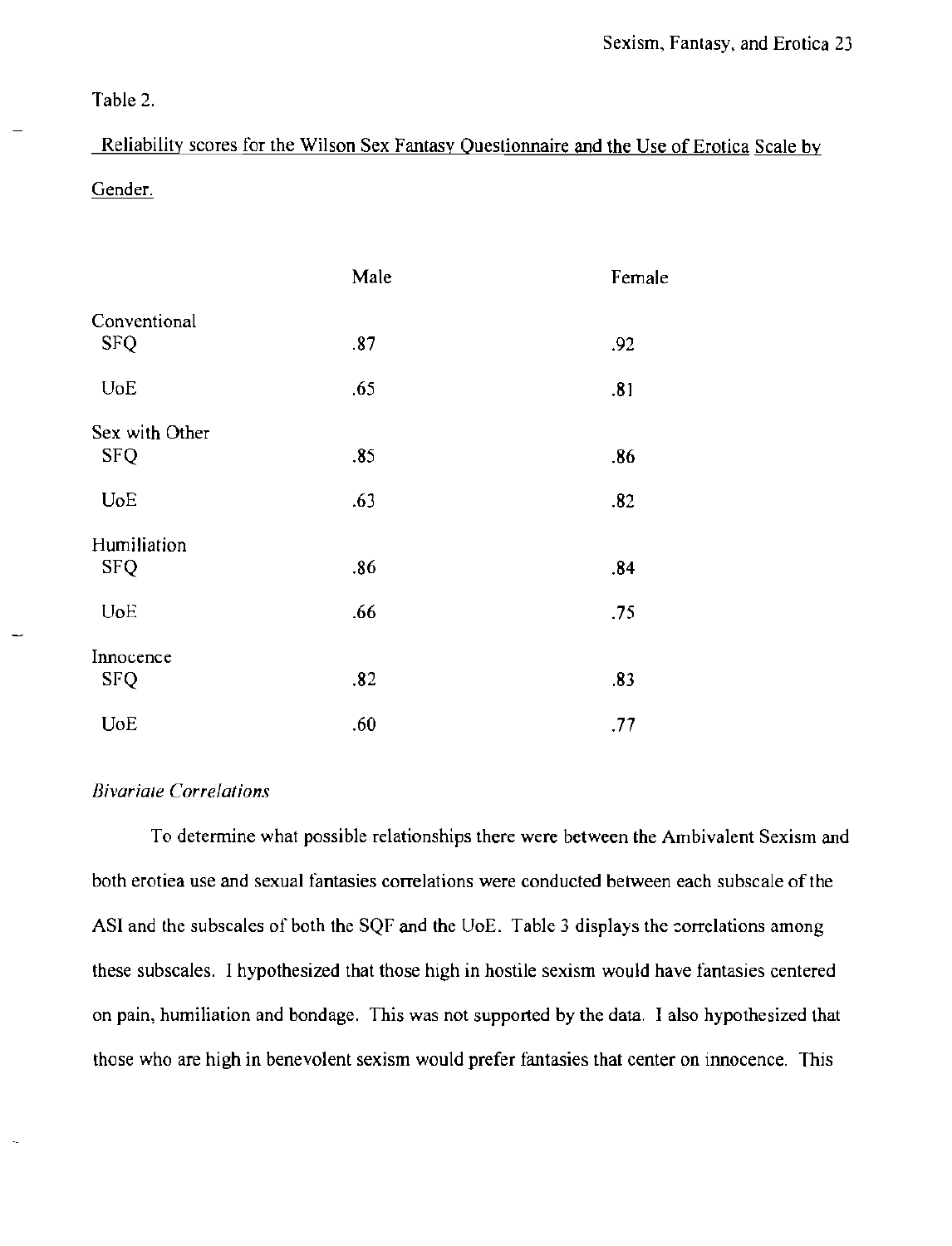hypothesis was also rejected. As expected there are little or no significant correlations between Ambivalent Sexism and conventional sex or novelty of partner.

Table },

Correlations between the Ambivalent Sexism Inventory, the Wilson Sex Fantasy Questionnaire and the Use of Erotica Scale.

|                | Hostile Sexism-<br>Male | Hostile Sexism-<br>Female | Benevolent<br>Sexism-Male | Benevolent<br>Sexism-Female |
|----------------|-------------------------|---------------------------|---------------------------|-----------------------------|
| Conventional   |                         |                           |                           |                             |
| <b>SFQ</b>     | .10                     | $.12*$                    | $-.06$                    | $\Pi^*$                     |
| $U$ o $E$      | .04                     | $.15***$                  | $-.15*$                   | .07                         |
| Sex with Other |                         |                           |                           |                             |
| <b>SFQ</b>     | $.15*$                  | $-07$                     | $-.10$                    | $-09$                       |
| <b>UoE</b>     | 07                      | .06                       | $-20$                     | .01                         |
| Humiliation    |                         |                           |                           |                             |
| <b>SFQ</b>     | $-.00$                  | .07                       | $-.11$                    | .02                         |
| UoE            | .10                     | $.12*$                    | $-.18*$                   | .05                         |
| Innoeence      |                         |                           |                           |                             |
| <b>SFQ</b>     | .12                     | .01                       | $-.13$                    | $-.02$                      |
| UoE            | .12                     | $.14***$                  | $-.04$                    | 08                          |

., Correlation is signifieant at the .05 leveL (two-tailed)

\*\* Correlation is significant at the .01 level. (two-tailed)

A comparison of the SFQ and the UoE show that there are small to moderate positive correlations between the two scales. This indicates that the themes that people fantasize about tend to be similar to the ones in the erotica they view. This agreemenl could be partially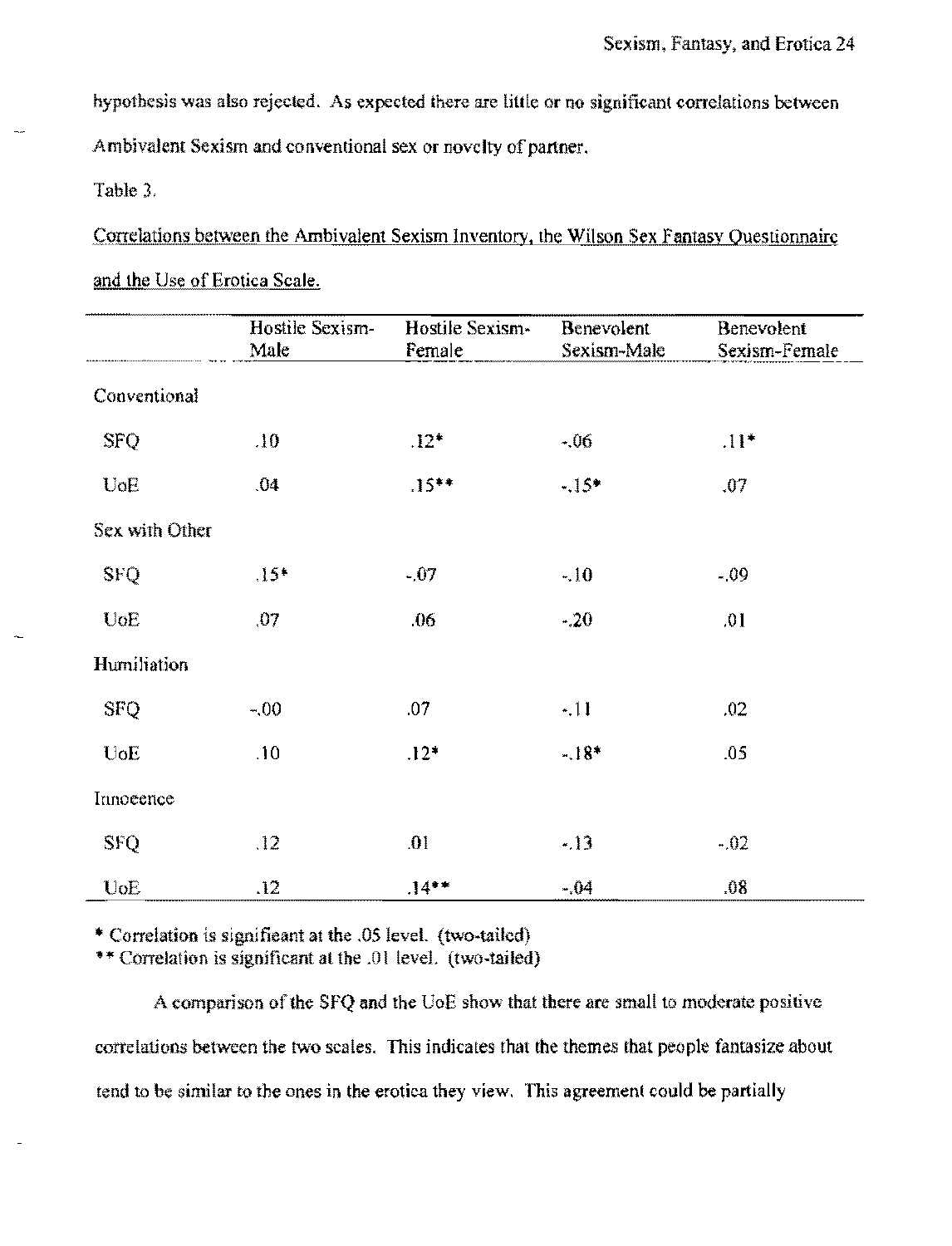explained by the construction of the UoE, however, the presences of a less than 1,00 correlation indicates that people do not always fantasize about the same themes that they consume while watching erotica. Table 4 displays these correlations for men while Table 5 displays them for women.

Table 4. Correlations between the Wilson Sex Fantasy Questionnaire and the Use of Erotiea Scale~Men.

|                               | Conventional-<br><b>SFO</b> | Sex with Other-<br><b>SFO</b>                                                            | Humiliation-SFQ Innocence-SFQ |     |
|-------------------------------|-----------------------------|------------------------------------------------------------------------------------------|-------------------------------|-----|
| Conventional-<br>UoE.         | -40                         | .37                                                                                      | .37                           | -29 |
| Sex with Other-<br><b>UoE</b> | -38                         | -51                                                                                      | .51                           | .41 |
| Humiliation-UoE               | - 29                        | .39                                                                                      | .39                           | .41 |
| Innocence-UoE                 | .28                         | .35<br>. A 11 a comparative and a contact the sense of the CAT (There I Adventure AT I A | .26                           | .46 |

All correlations are significant at the .01 level (two-tailed).

Table 5. Correlations Between the Wilson Sex Fantasy Questionnaire and the Use of Erotica

Scale-Women.

|                                          | Conventional-<br><b>SFO</b> | Sex with Other-<br><b>SFQ</b> | Humiliation-SFQ | Innocence-SFQ |
|------------------------------------------|-----------------------------|-------------------------------|-----------------|---------------|
| Conventional-<br><b>U</b> <sub>o</sub> E | .50                         | .45                           | .31             | .24           |
| Sex with Other-<br><b>UoE</b>            | - 38                        | .43                           | .29             | .26           |
| Humiliation-UoE                          | - 29                        | .33                           | 27              | .27           |
| Innocence-UoE                            | -26<br>$\bullet$<br>$\sim$  | .28<br>.<br>. .<br>$\cdots$   | .20             | .24           |

All correlations arc significant at the .01 level. (two-tailed)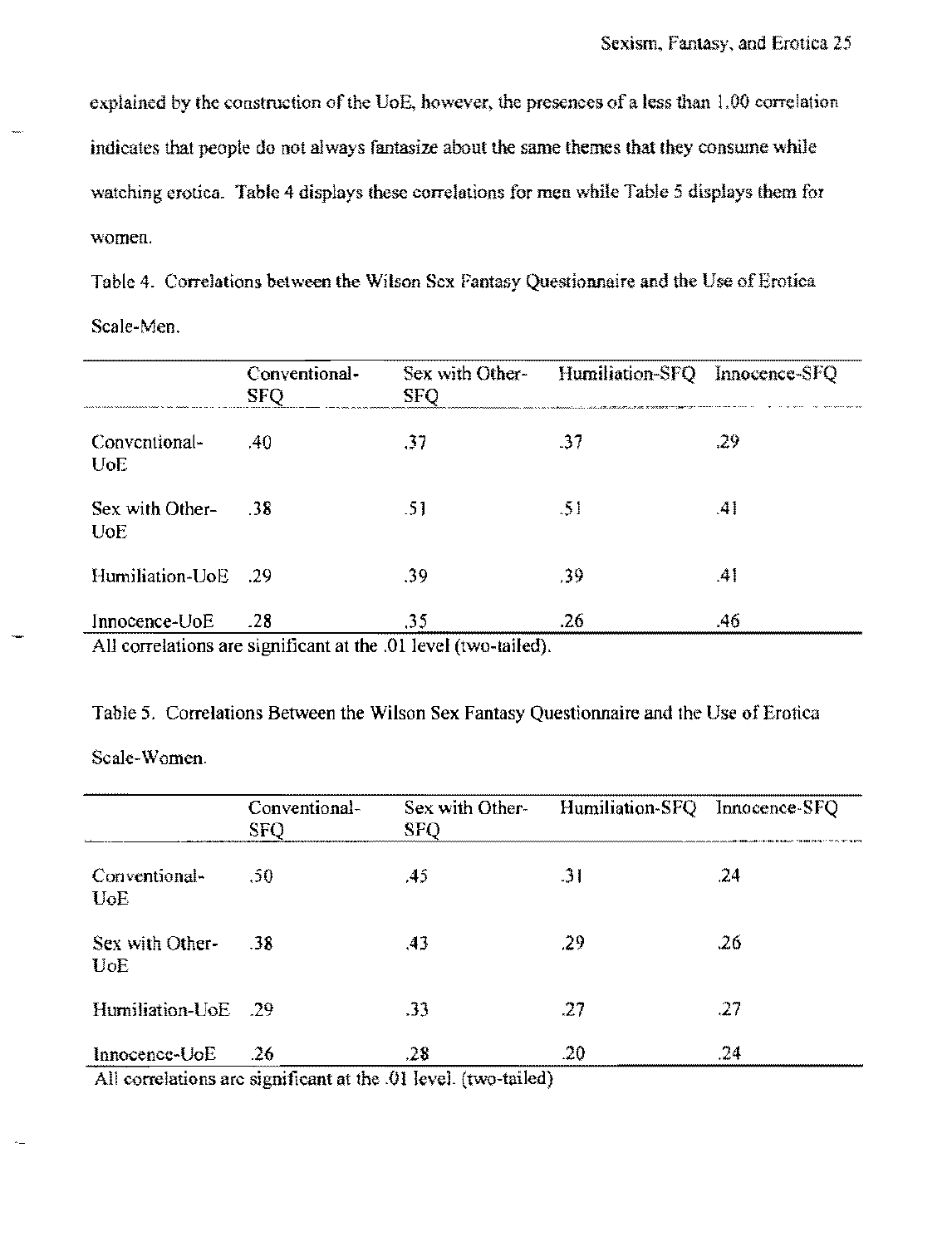## Discussion

### *Implications*

In line with past researeh 1 found that there are gender differences in the use of erotica, In the present study, men report higher consumption of erotica in all media. The extremely high percentage of men who have viewed sexually explicit pictures on-line is consistent with the belief that people find online erotica attractive because it is accessible, affordable, anonymous, acceptable and approximates the real thing (Cooper, et al., 2003). Access to erotica through the Internet is now so easy and anonymous it will be interesting to examine whether or not women begin 10 view more erotica. This depends, of course, on the reasons why women do and do not view erotica, if it is a question of not wanting to break social norms, then the anonymity of the Internet may bring more women to consumption of erotic media. If the reason for not viewing erotica has more 10 do with internal motivation and satisfaction the gap between the sexes is unlikely lo ehange.

The gender difference in Ambivalent Sexism was also unsurprising as it is also in line with previous research. Men scored significantly higher on hostile sexism, but not on benevolent. (Glick, and Fiske, 1996; Gliek, et al., 2000). It seems natural that women would report less negative views toward women because they are members of that group, They do not differ in scores of benevolent sexism because it is subjectively positive and puts women in a position to be cherished and protected even though it is also restricting their freedom. It appears that women do not mind these restrictions as long as they have a privileged status.

The lack of stronger correlations between Ambivalent Sexism and both the Wilson Sex Fantasy Questionnaire and the Use of Erotica Scale was unexpected, These findings imply that there may not be as strong of a link between consumption of erotica and sexism *and* they imply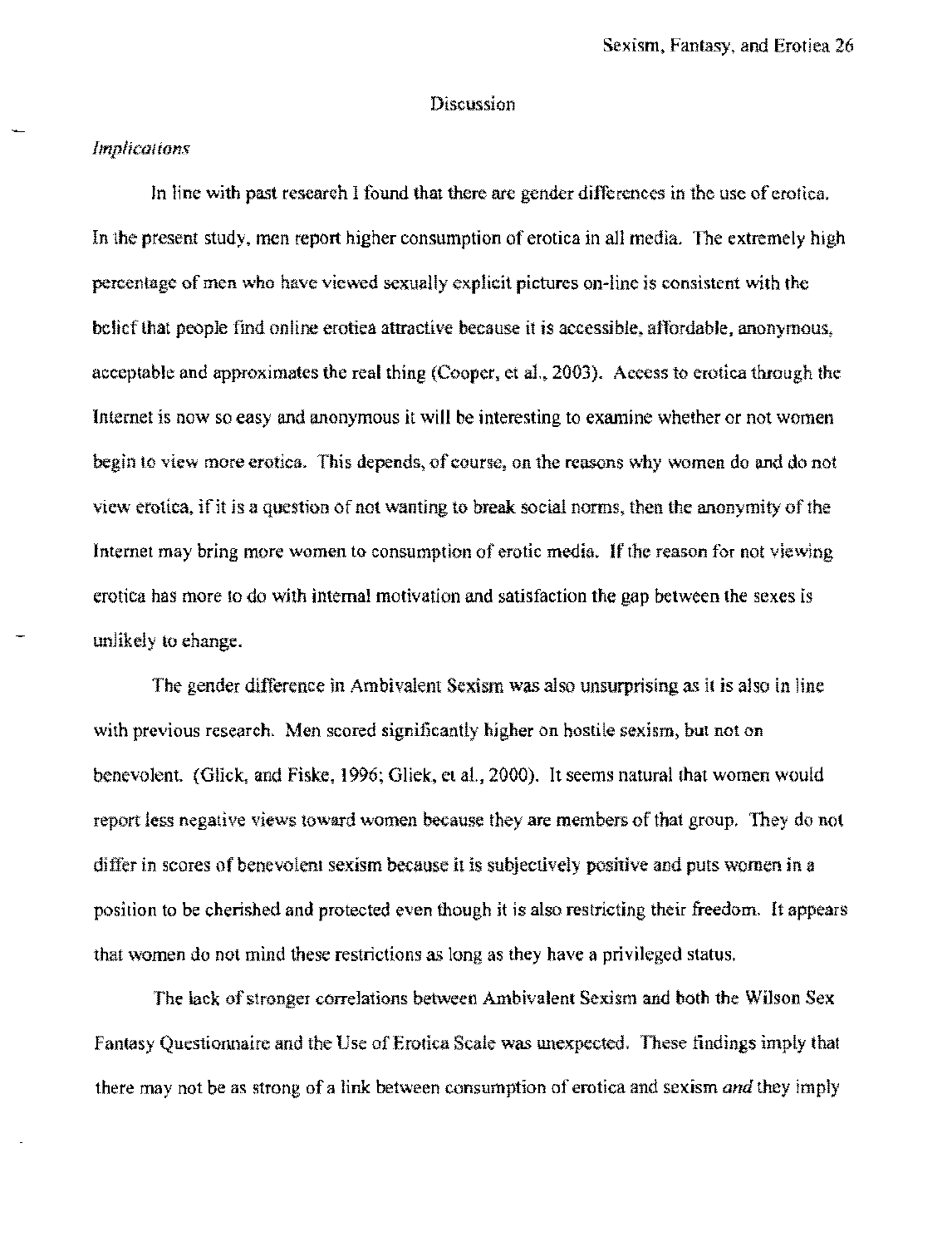that fantasies may not be strongly connected with attitudes. What does this mean for the real world? Viewmg erotic pictures in a magazine may not be linked with rape, aggression and an overall negative, hostile and potentially violent attitude toward women. The feminist outrage directed at erotica may possibly be misplaced. The same goes for sexual fantasies. Having a fantasy that involves hurting a partner does not guarantee that an individual has hurt or will hurt his or her partner. While it may be true that many sex offenders use erotica to fuel violent and destructive fantasies that when lived out devastate another individual, we cannot say that erotica and fantasies are necessarily correlated with hostile views of women. This is not to say that they have nothing to do with the process, this area has yet to be even partially explored and this one study cannot explain the complex interactions between all of these variables.

### *Development of the Use of Erotica Scale*

The UoE that was used in this particular study was the beginning of a step toward a scale that examines the everyday consumption of erotica. There is a need for a good scale of this kind if research on erotica is to proceed. The reliability for this scale is relatively low at this time, however it is a small scale to begin with. Adding more themes to round out each subscale should help to give a more reliable view of eaeh area of erotica use. Adding to this scale could be done in a couplc of ways, first the SFQ could continue to be the model and more items from that scale could be adapted. Secondly, content analysis of erotica in a variety of mediums could be conducted to try to capture what is available, this content analysis could then be used to add to or remake this scale. While the Use of Erotica Scale is imperfect, it is a step in the direction of making a useful measure of erotica consumption.

*Limitations*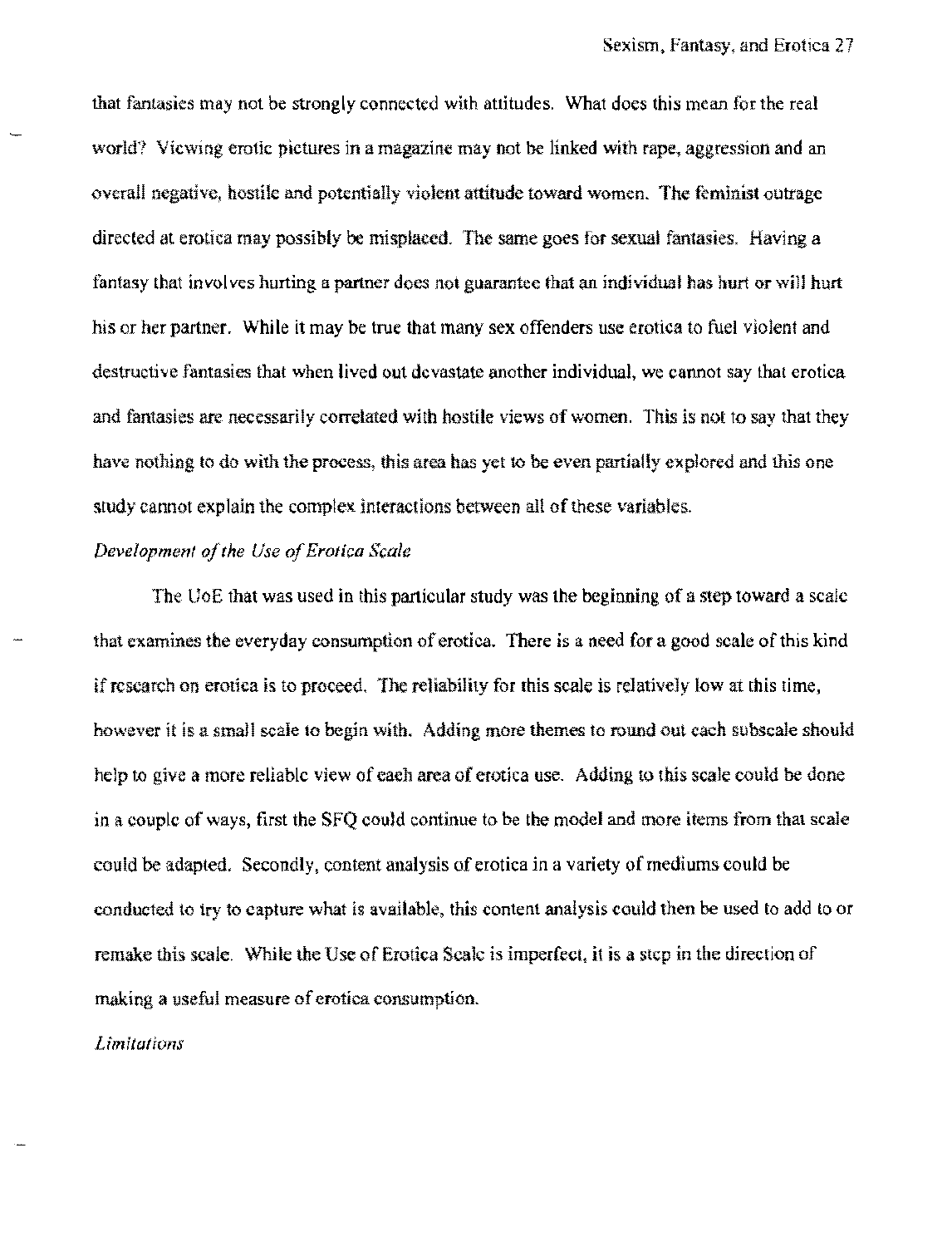Limitations to this study inelude sample demographics, difficulty correlating the ASI to other measures in the larger questionnaire and the overall length of the survey. Demographics that limit this study include a low number of male respondents, age of the respondents, homogeneity of raee and the fact that only college students were used. These factors taken together make this sample very representative of the young, white, female college student, but may not generalize to the rest of the population.

The youth of college students may also present a limitation. Because my sample was so young rates of erotica usc may be much lower than they are in the general adult population. therefore it may have been impossible to see possible effects. If this study were to be conducted on an older population the results could be very different as older individuals may have had more access to erotica and may be more in control of the erotiea they choose to use.

Colleagues in my research team have analyzed this data for projects of their own, a number of them have used the Ambivalent Sexism Inventory and all of them have had difficulty relating this particular scale to others in the survey. The reliability we obtained for this scale is lower than in previous studies. The scale itself is now ten years old; perhaps sexism has changed enough in those ten years to make the seale less effective. It is, however, one of the best measures to use when trying to make a distinction between overt and subtle sexism {Glick, and Fiske. 1996).

Respondents to this survey were asked to fill out neatly twenty different questionnaires in one sitting it is possible that fatigue affected their responses. The questionnaires used in this study were spaced out in the survey with the U.O.E being one of the first questionnaires and the SFQ and ASI both near the end, so the difficulty in correlating them eould be due to levels of fatigue building toward the end of the survey.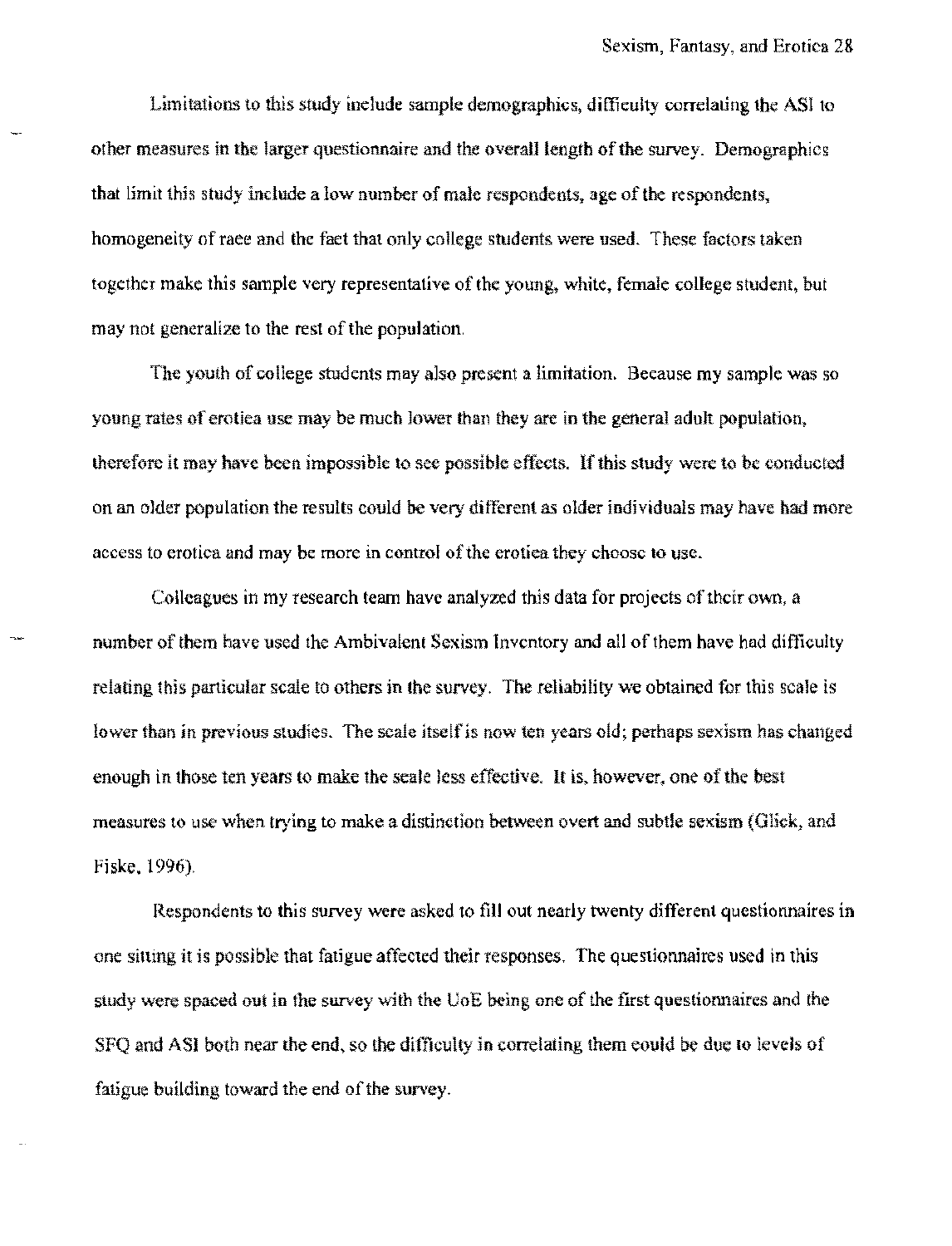# *<i>future Research*

As mentioned with the development of the UoE, this area has yet to be fully explored, the relationships that I havc begun to examine need to be studied in great detail before they can be fully explained. The expansion and development of the UoE or another measure of erotica use and consumptions can and should be done. A replication survey containing on1y the questionnaires to be examined will cut down on fatigue and possibly yield dearer results. In addition, a survey that takes into account use of erotica, sexual fantasy *and* sexual behavior to see whether the first two factors are strongly correlated to behavior will shed more light on whether or not erotica use can be dangerous.

**There**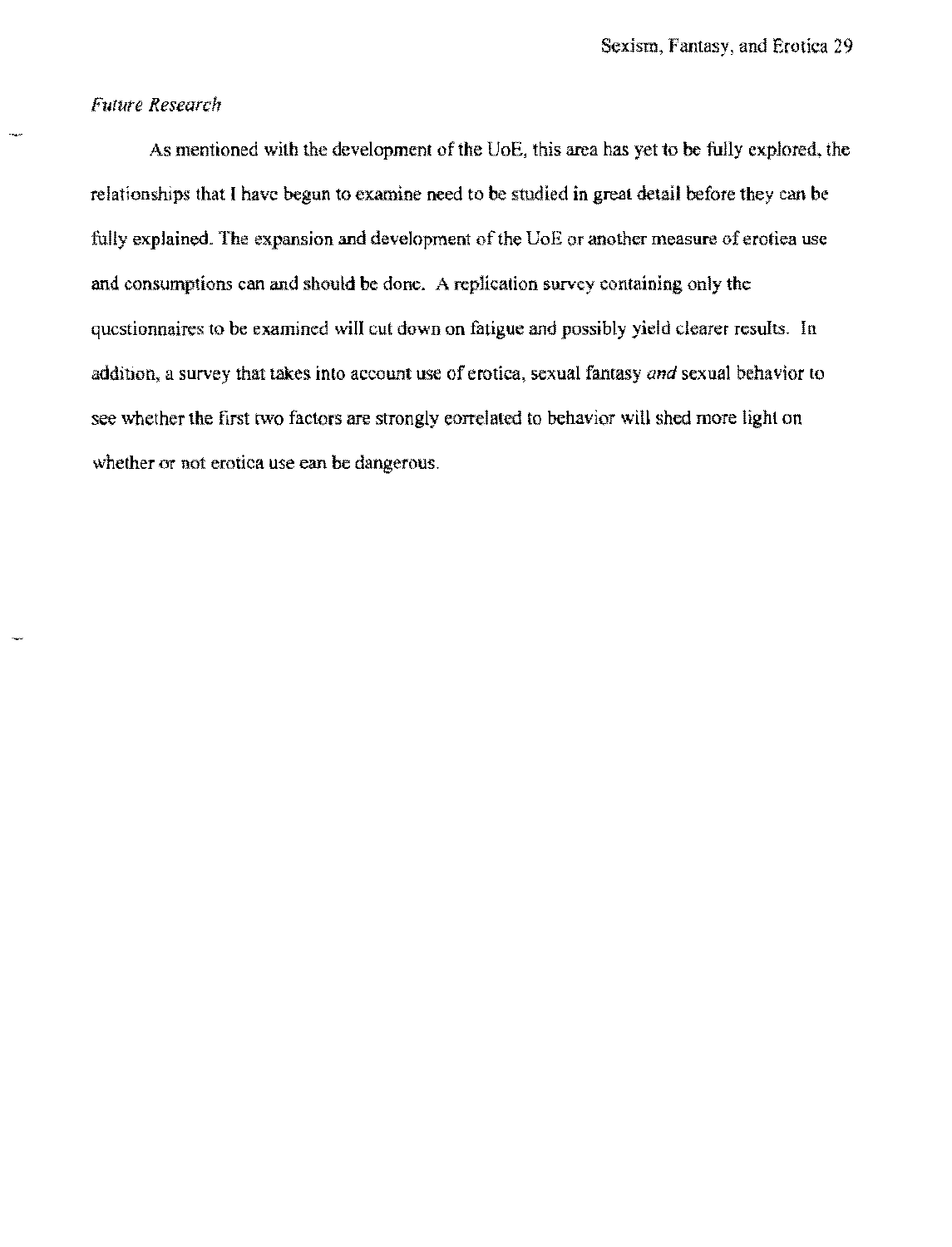### *References*

- Allen, M., D'Alessio. D., & Brezgci, K. (1995). A meta-analysis summarizing the eftects of pornography II: Aggression after exposure. *Human Communication Research*, 22, 258<sup>\*</sup> 283.
- Allen, M., Emmers, T., Gebhardt, L., & Giery, M.A. (1995). Exposure to pornography and acceptance of rape myths. *Journalo/Communication,* 45,5-26,
- Bente, T., Spitznogle, K., & Beverfjord, A.  $(2004)$ . Attitudes and use of pornography in the Norwegian population 2002. *Journal of Sex Research*, 41, 193-200.
- Boies, S.C. (2002). University student's uses of and reactions to online sexual information and entertainment: Links to online and offline sexual behavior. *The Canadian Journal of Human Sexuality, 11, 77-89.*
- Burt, M. (1980). Cultural myths and supports for rape. *Journal of Personality and Social Psychology.* 38,217-230.
- Buzzell, T. (2005). Demographle characteristics of persons using pornography in lhree tcchnological eontexts. *Sexuality and Culture*, 9, 28-48.
- Carr, J.L., & VanDeusen, K.M. (2004). Risk factors for male sexual aggression on college campuses. *Journalo/Famfly Violence,* 19, 279~289.
- Cooper. A, Mansson, S. A., Daneback, K. Tikkanen. R., & Ross, M. (2003). Predicting the future of Internet sex; online sexual activities in Sweden. *Sexual and Relationship Therapy.* 18,277-291.
- Crepault, c., & Couture, M, (1980). Men's erotic fantasies. *Archives of Sexual Behavior, 9.*  565-581.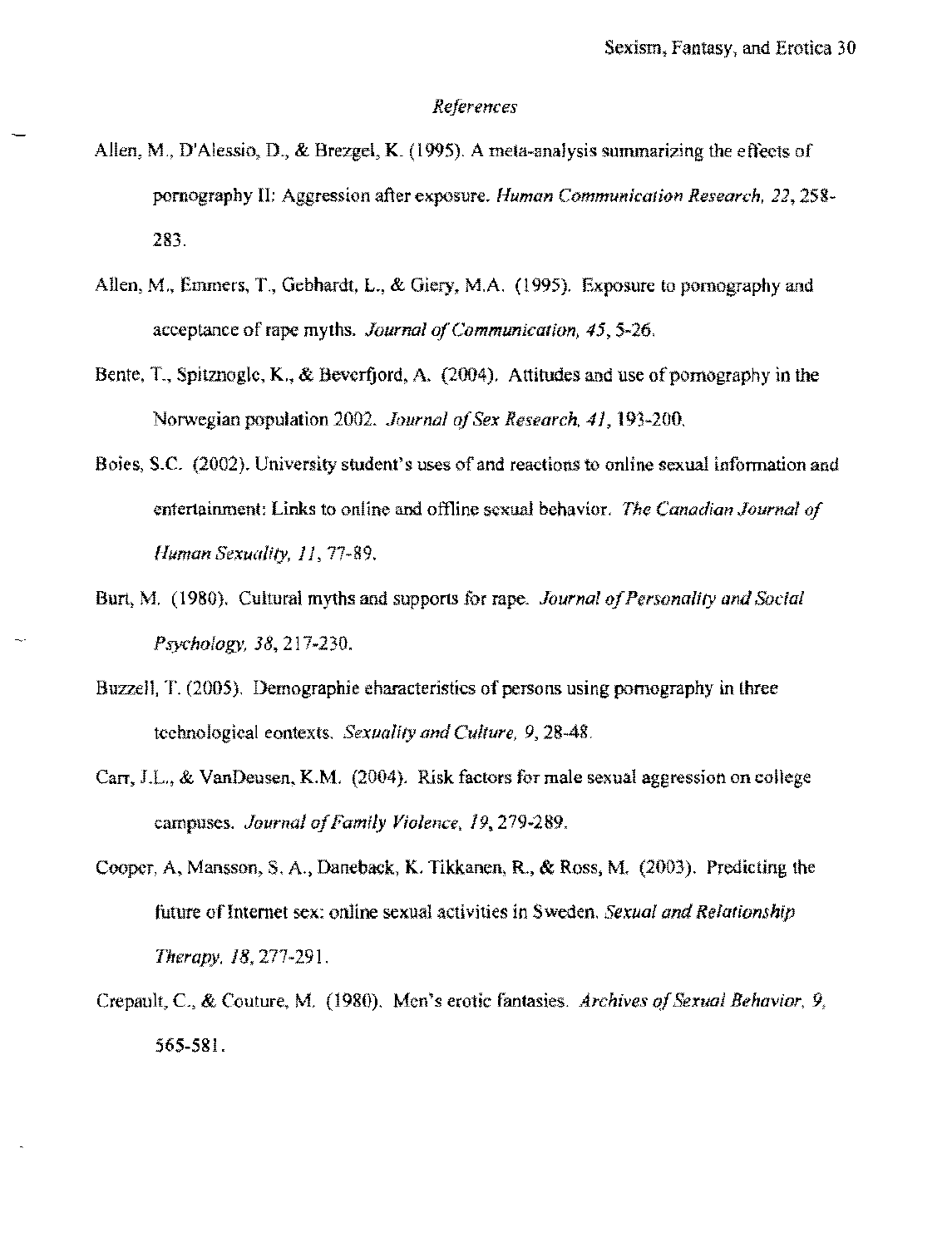- Garcia, L.T. (1996). Exposure to pornography and attitudes about women and rape: A correlational study. *Journal of Sex Research.* 22,378-385.
- Garos, S., Beggan, J.K., Kluck. A., & Easton, A. (2004). Sexism and pornography use: Toward explaining past (null) results. *Journal of Psychology and Sexuality Research.* 16,69-%.
- Glick, P, & Fiske, S.T. (1996). The Ambivalent Sexism Inventory: Differentiating Hostile and Benevolent Sexism. *Journal of Personality and Social Psychology,* 70,491-512.
- Glick, P., Fiske, S.T., Mladinic, A., Saiz, J.L., Abrams, D., Masser, B., et al. (2000). Beyond prejudice as simple antipathy: Hostile and Benevolent Sexism aeross cultures, *Journal of Personality and Social Psychology,* 79,763-775.
- Goldstein, M.J. (1971). Experience with pornography: rapists, pedophiles, homosexuals, transsexuals, and controls. *Archives afSexual Behavior* 1, 1-15,
- Goldstein, M.J. (1973). Exposure to erotic stimuJi and sexual devtanee. *Journal a/Social Issues,* 29, 197-219.
- Gray, S.H. (1982). Exposure to pomography and aggression toward women: The case of the angry male. *Social Problems,* 29,387-398,
- Hariton, E.B., & Singer, J.L. (1974). Women's fantasies during sexual intercourse: Normative and theoretical implications. *Journal of Consulting and Clinical Psychology, 42,313-*322.
- Hazelwood, R.R., & Warren, J. L. (2000). The sexually violent offender: Impulsive or ritualistic? *Aggression and Violent Behavior*, 5, 267-279.
- Hieks, T, V., & Leitenberg, H. (2001). Sexual fantasies about one's partner verses someone else; Gender differenees in incidence and frequency, *US: Society for the Scientific Study of Sexuality,* 38,43-50.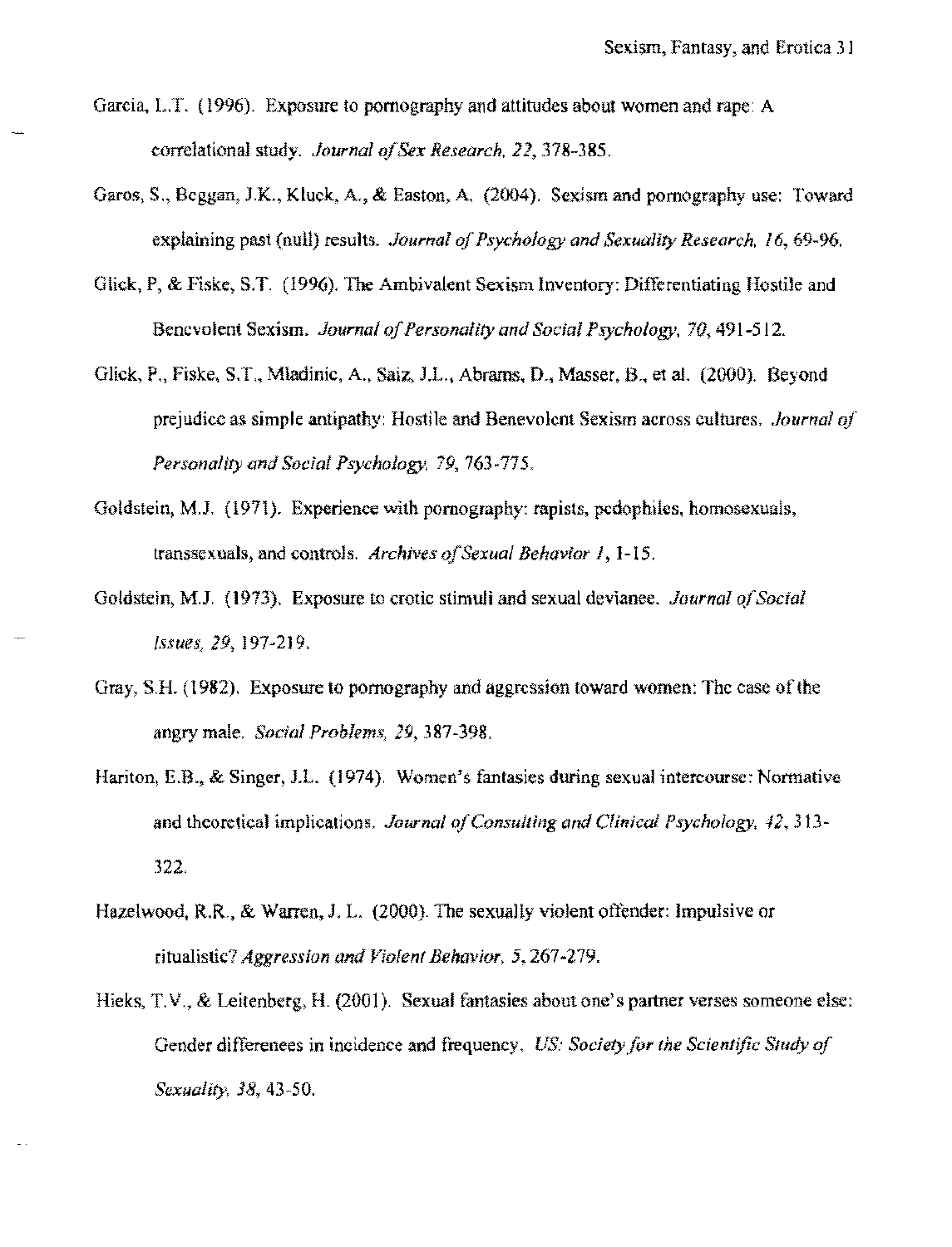- Hinck, S.S., & Thomas, R.W. (1999). Rape myth acceptance in college students: How far have we come? *Sex Roles, 40,815-832.*
- Jones, J.C., & Barlow, D.H. (1990). Self report frequency of sexual urges, fantasies and masturbatory fantasies in heterosexual males and females. *Archives of Sexual Behavior.*  19269-279.
- Kant, H.S. (1971). Exposure to pornography and sexual behavior in deviant and normal groups. *Corrective Psychiatry and Journal of Social Therapy, 17, 5-17.*
- Knafo, D. & Jaffe, Y. (1984). Sexual fantasies in males and females. *Journal of Research in Personality,* 18,451-467.
- Koop, C.E. (1987). Report of the Surgeon General's workshop on pomography and public health. *American Psychologist,* 42,944-945.
- Lictcnberg, H., & Henning, K. (1995). Sexual fantasy. *Psychological Bullelin,* 117\_ 469-496.
- Linz, D.G., Donnerstien, E., & Denrod, S. (1988). Effects of long-term exposure to violent and sexually degrading depietions of women. *Journal oj Personality and Social Psychology,*  55,758-768.
- Malamuth, N.M., Haher,S., & Feshbach, S. (1980). Testing hypotheses regarding rape: exposure to sexual violence, sex differenees, and the "normality" of rapists. *Journal of Research Perspectives,* 14, 121~i37.
- Malamuth, N.M., Addison, T., & Koss, M. (2000). Pornography and sexual aggression: Are there reliable effects and can we understand them? *Annual Review of Sex Research*, 11, 26-93.
- Merriam-Webster. (2006). Sexism. Merriam-Webster's Online Dictionary. Accessed December 8, 2006 from http://W\VW.m-w.com/dietlonary/sexism.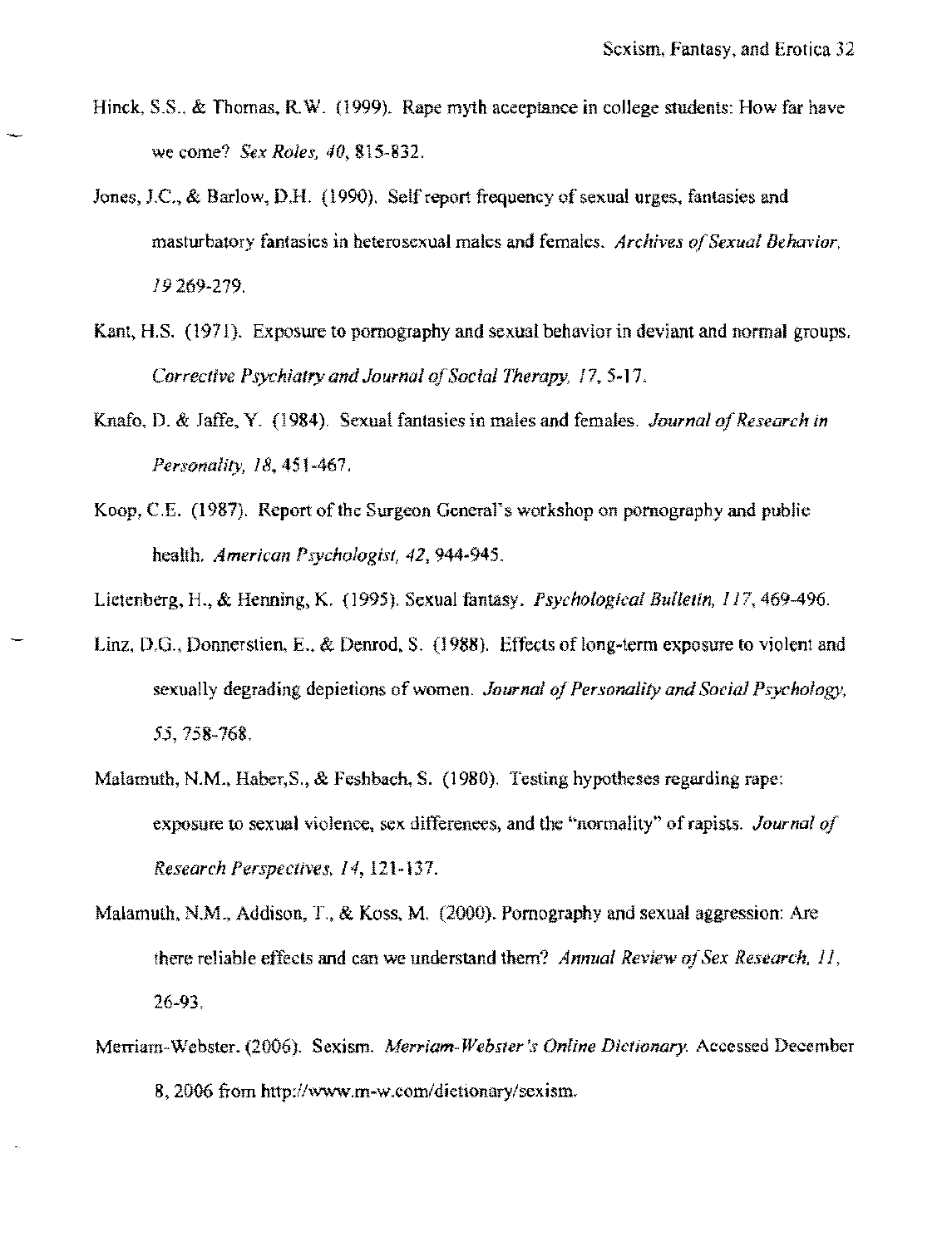- Prentky, R.A., Burgess, A.W., Rokus, F., & Lee, A. (1989). The presumptive role of fantasy in serial sexual homicide. *The American Journal of Psychiatry,* 146, 887~891,
- Ramos, N. (2000), Pornography is a social justice issue. In D. Cornell (cd.), *Feminisim and Pornography, 45-47,*
- Russell, D,ER (2000), Pornography and rape: A causal model. In D, Cornell (ed,), *Feminism and Pornography,* 48-93. New York: Oxford University Press,
- Spence, J.T., Helmreich, R., & Stapp, J. (1973). A short version of the attitudes toward women scale (AWS), *Bulletin of the Psychonomic Society*, 2, 219-220.
- Stein, A. (2004). Fantasy, fusion, and sexual homicide. *Contemporary Psychoanaysis*, 46, 495 -517,
- Strassberg, D.S,. & Lockerd, LX. (1998). Foree in women's sexual fantasies, *Archives of Sexual Behavior,* 27,403-414,
- Swim, J.K., Aikin, K.J., Hall, W.S., & Hunter, B.A. (1995). Sexism and racism: old-fashion and modern prejudices. *Journal of Personality and Social Psychology, 68*, 199-214.
- Trostle, L.C. (2003). Overrating pornography as a source of sex information for university students: Additional consistent findings. *Psychological Reports* 92, 143~150,
- Williams, L. (1999). Hardeore: Power, pleasure and the "frenzy of the visible." California: University of California Press.

Wilson, G,D. (1988). Measurement of sex fantasy. *Sexual and Afarital Therapy,* 3,45-55.

Zubriggen, E.t., & Yost, M.R, (2004) Power. desire, and pleasure **in** sexual fantasies, *Journal aJSex Research,* 41,288-300,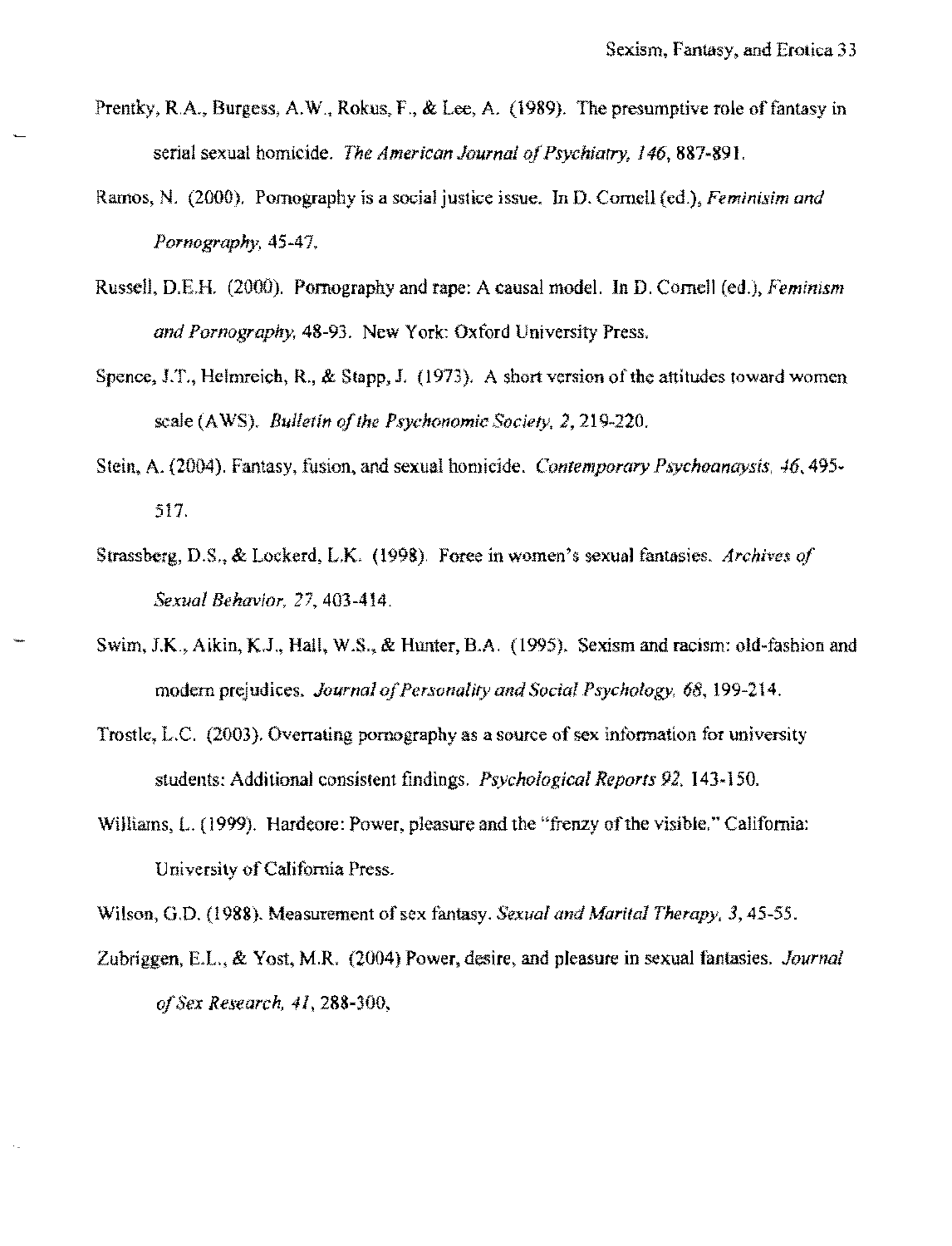# Appendix A

The Ambivalent Sexism inventory

Below is a series of statements coneerning men and women and their relationships in contemporary society. Please indicate the degree to which you agree or disagree with each statement suing the following scale:  $0 =$  disagree strongly;  $1 =$  disagree somewhat;  $2 =$  disagree slightly;  $3 =$  agree slightly; 4 agree somewhat;  $5 =$  agree strongly.

## $B(I)$

1. No matter how accomplished he is, a man is not truly complete as a person unless he has the love of a woman.

H

2, Many women are actually seeking special favors, such as hiring policies that favor them over men, under the guise of asking for "equality."

 $B(P)^*$ 

3. Tn a Disaster, Women ought not necessarily be rescued before men.

# $H$

4. Most women interpret innoeent remarks or acts as being sexist.

## H

- 5. Women are too easily offended.
- $B(1)^*$ 
	- 6. People are often truly happy in life without being romantically involved with a member of the other sex.

## $H^*$

7. Feminists are not seeking for women to have more power than men.

# $B(G)$

8. Many women have a quality of purity that few men possess.

# $B(P)$

9. Women should be cherished and protected by men,

## H

10. Most women fail to appreciate fully all that men do for them.

H

11, Women seek to gain power by getting control over men.

# $B(I)$

12. Every man ought to have a woman whom he adores.

# $B(1)$ <sup>\*</sup>

13. Men are complete without women.

# H

14. Women exaggerate problems they have at work.

## H

15, Once a woman gets a man to commit to her, she usually tries to put him on a tight leash.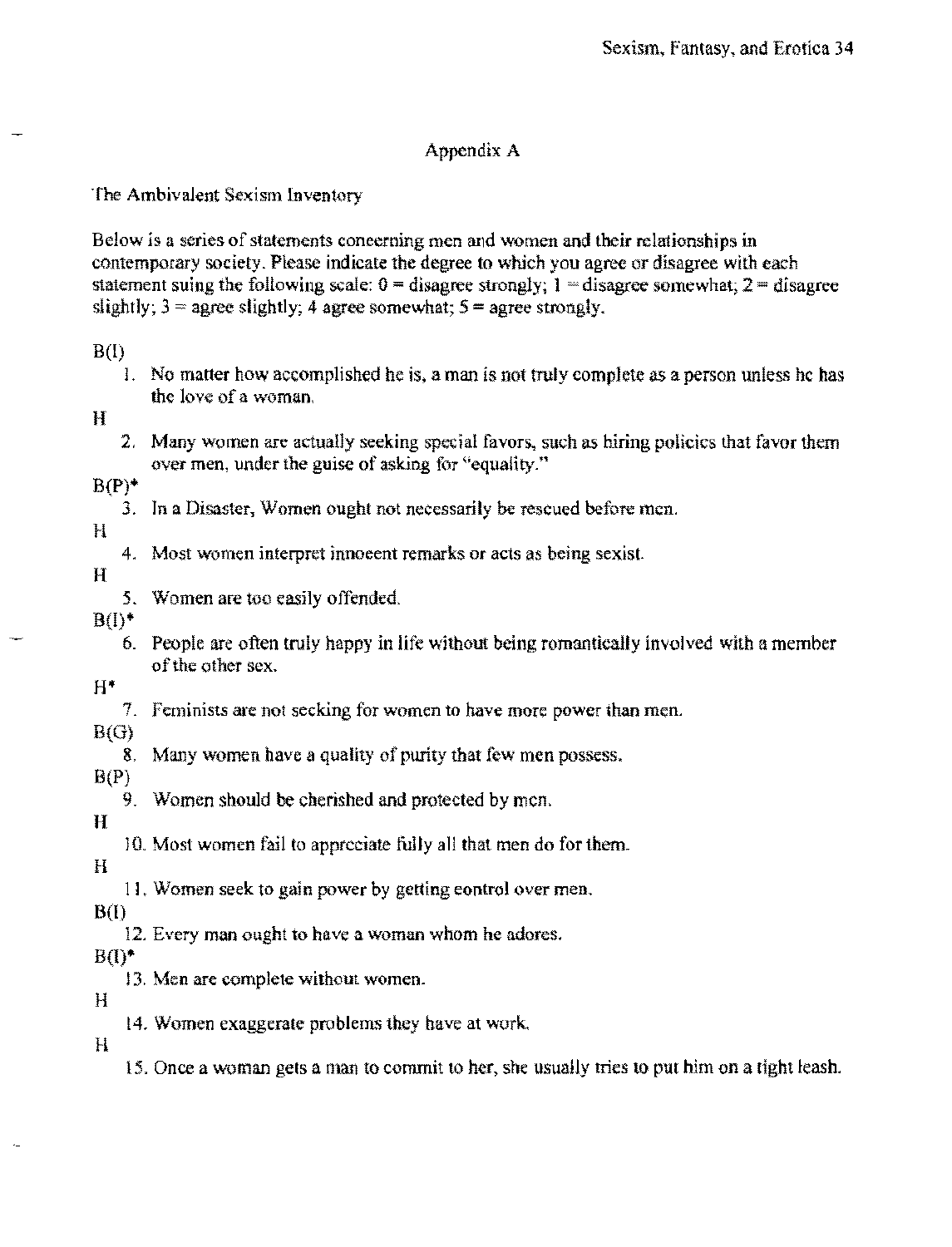#### H

- 16 Vlhen women lose to men in a fair competition, they typicaJly complain about being diseriminated against
- $B(P)$ 
	- 17. A good woman should be set on a pedestal by her man.

H\*

18. There are actually very few women who get a kick out of teasing men by seeming sexually availabie and then refusing male advances.

B(G)

19. Women, eompared to men, tend to have a superior moral sensibility.

 $B(P)$ 

20. Men should be willing to sacrifice their own well being in order to provide financial for the women in their lives.

 $H^*$ 

21. Feminists are making entirely reasonable demands of men.

B(G)

22. Women, as compared to men tend to have a more refIned sense of eulture and good taste.

*Note.* Copyright 1995 by Peter *Glick* and Susan T. *Fiske.* Us of this scale requires permission of one of the authors A Spanish-language version of the ASI is available from the authors.  $H =$ Hostile Sexism,  $B$  = Benevolent Sexism. (P) Protective paternalism. (G) = Complementary Gender Differentiation,  $(I)$  = Heterosexual Intimacy,  $*$  = reverse-scored item.

# Scoring Instructions

The ASI may be used as an overall measure of sexism, with hostile and benevolent components equally weighted, by simply averaging the score for all items after reversing the items listed below. The two ASI subscales (Hostile Sexism and Benevolent Sexism) may also be calculated separately. For correlational research, purer measures of HS and BS can be obtained by using the following items  $(0 = 5, 1 = 4, 2 = 3, 3 = 2, 4 = 1, 5 = 0)$ : 3, 6, 7, 13, 18, 21. Hostile Sexism Score = average of the following items: 2, 4, 5, 7, 10, 11, 14, 15, 16, 18, 21. Benevolent Sexism Score = average of the following items: 1, 3, 6, 8, 9, 12, 13, 17, 19, 20, 22.

*Received.* April 12, 1994 *Revised:* September 6, 1995 *Accepted:* October 19, 1995

Copyright 1996 American Psychological Association

This publication is protected by US and international copyright laws and its content may not be copied without the copyright holder's express written permission except for the print or download capabiJities of the retrieval software used for access. This content is intended solely for the use of the individual user.

Source: Journal of Personality and Social Psychology. Vol. 70 (3) 1996, pp. 491-512 Accession Number: psp703491 Digital Object Identifier: IO.1037i0022,3514.70.3,491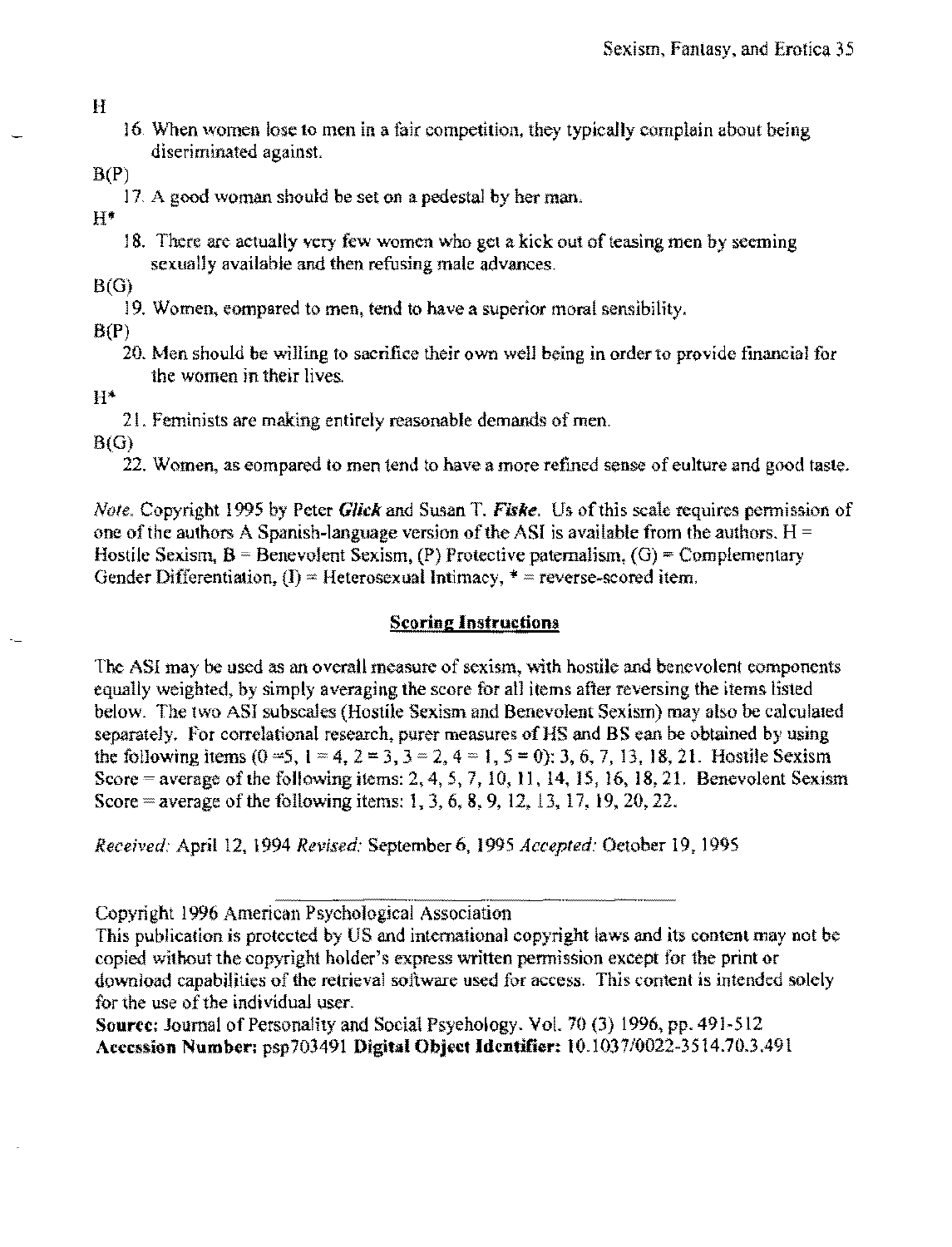# Appendix B

Use of Erotica Scale

# *Use of Erotica*

# Please answer the following questions by circling your response or writing in your response as requested.

*I. Have you ever yiewed sexual magazines available at outlets such as convenience stores and newsstands? Examples include Playboy, Playgirl, Pen/house, and HusIler. Yes No* 

*I/yes, about how many times have you done so in the past month?* 

*2. Have you ever viewed sexual magazines or books 1hat show aclual sexual intercourse and other sexual acts, such as those usually available in "adults only" bookstores? Yes No* 

*If yes, about how mony times have you done so in the past month?* 

*3. HaW! you ever viewed movies or videos thal include graphic but simulated sexual aCfs, such*  as *those rated X or NC-17? Yes No* 

*If yes, about how many times have you done so in the past montlt?* 

*4. Have you ever viewed movies or videos that show aclual sexual intercourse and olher sexual*  acts, such as those usually found only in "adults only" (XXX) sections of video rental stores? *Yes* No

*If yes, about how many times have you done so in the past monlh?* 

*5. Have you ever viewed web sites that contain sexually explicit pictures (i.e., pictures of nude men nude women and/or sexual acls including sexual intercourse? Yes No* 

If *yes, about how many times have you done so in the past month?* 

6. Of the Erotica you have viewed in the past month how frequently do these themes occur?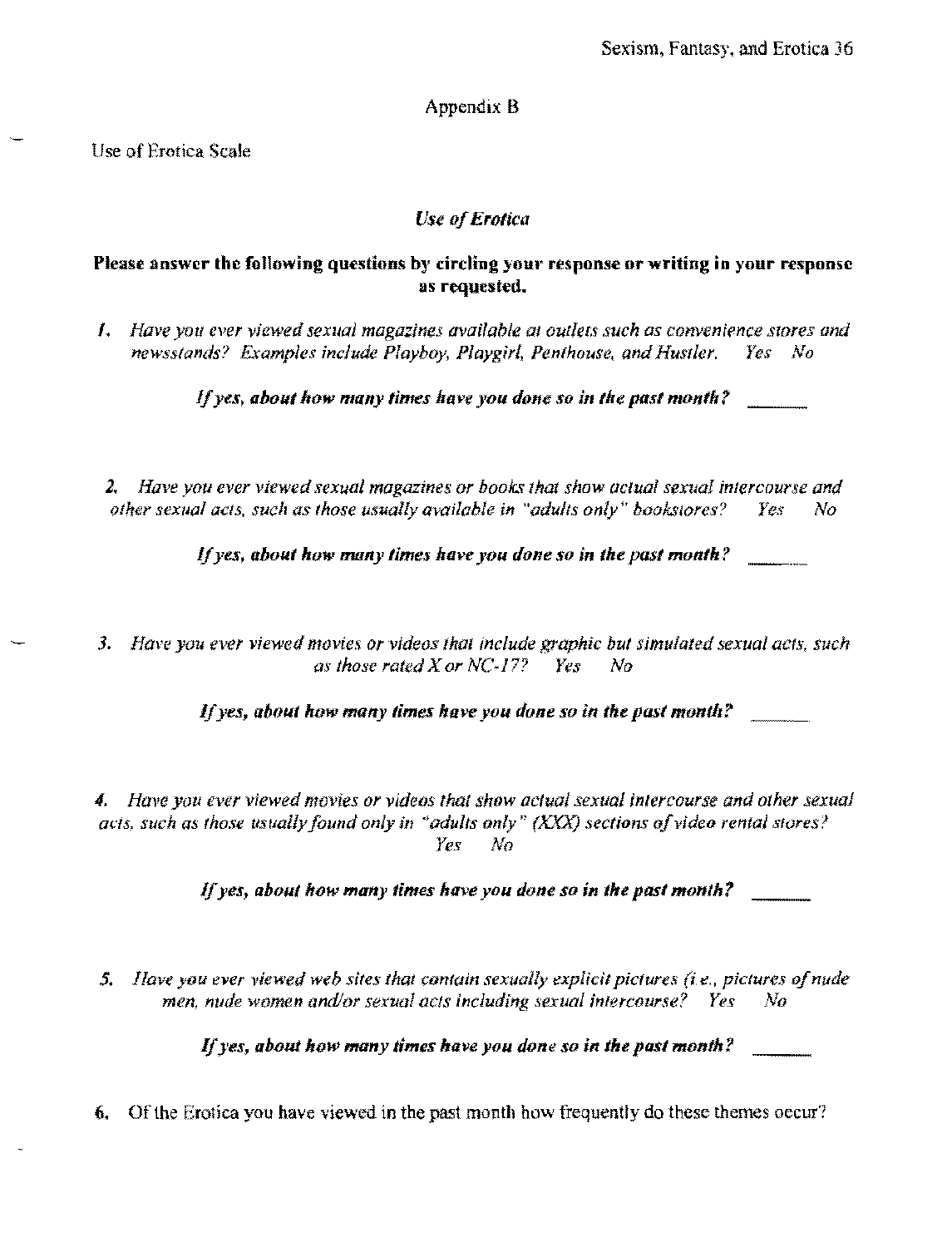## l-Never 2-Almost Never 3-Sometimes 4-Frequently 5-Always

- 1. Passionate kissing \_ .. ~
- 2. Someone being forced into sexual relations \_\_\_
- 3. Seduction of an innocent (virgin) \_\_\_
- 4. Sexual relations between strangers
- 5. Oral sex performed on a female  $\qquad$
- 6. Sexual relations between two people in a committed relationship
- 7. Group sex (ffm, mmf, etc)  $\qquad$
- 8. Sexual relations where at least one partner is elearly physically hurt
- 9. Sexual rclations outdoors
- 10. Mixing alcohol and/or drugs with sexual relations \_\_\_\_
- 11. Sexual relations between two or more women
- 12. Oral sex performed on a male
- 13. Sexual relations in which the woman is much older than the man
- 14. Anal Sex
- 15. Someone being tied **up** or restrained \_\_
- 16. Sexual relations between two or more men
- 17, Masturbation
- 18. Sexual relations in which the man is much older than the woman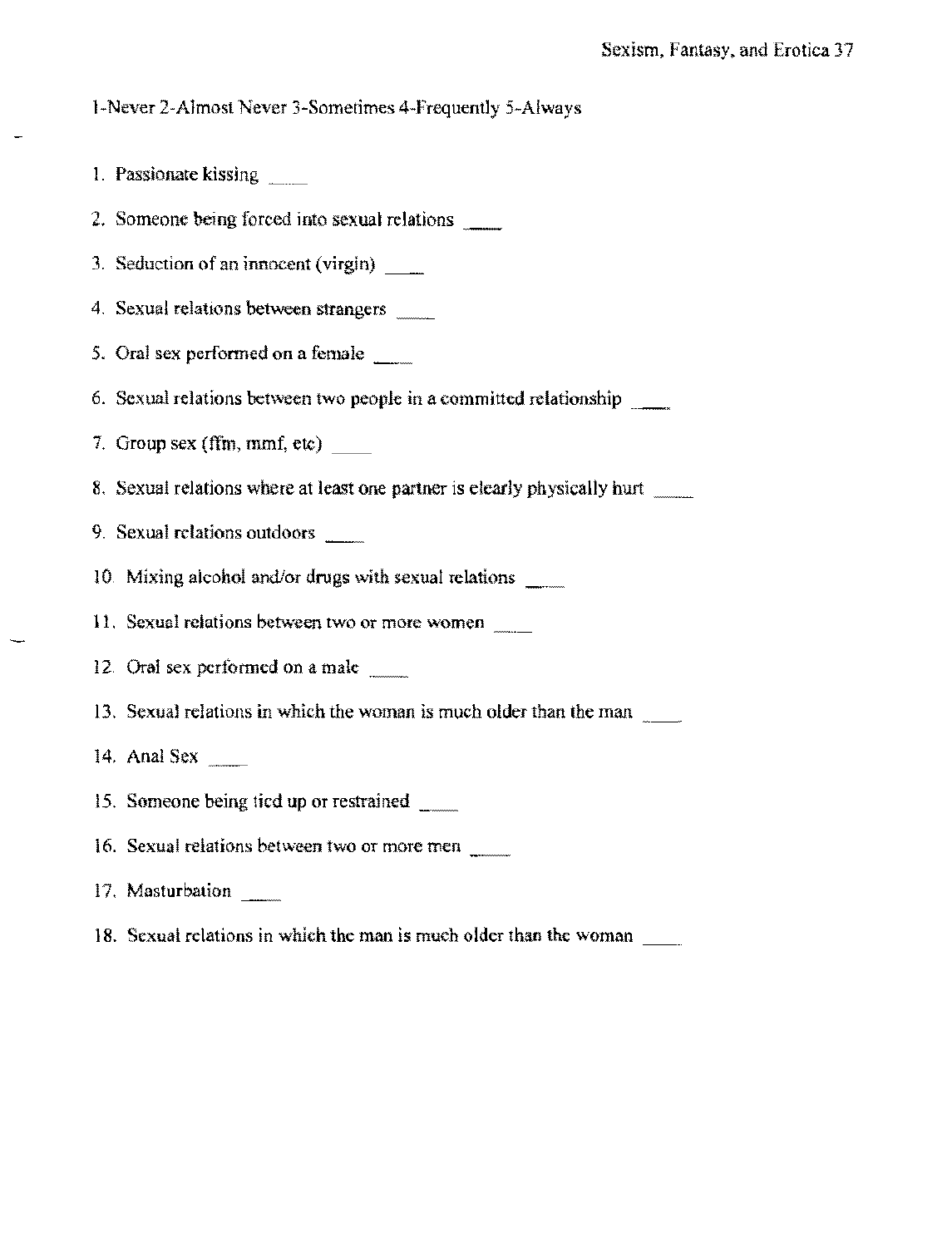# Appendix C

# Wilson Sex Fantasy Questionnaire (Modified)

Indicate how often you fantasize about the following themes using the scale:<br>0-Never 1-Seldom 2-Occasionally 3-Sometimes 4-Often 3-Sometimes 4-Often 5-Regularly

- 1. Making love out of doors in a romantic setting, e.g., field of flowers, beaeh at night
- 2, Intercourse with someone you know but have not had sex with
- 3, Intercourse with an anonymous stranger
- 4. Sex with two other people
- 5. Participating in an orgy
- 6. Being forced to do something
- 7. Homosexual activity
- 8. Receiving oral sex
- 9. Giving oral sex
- 10. Watching others have sex
- 11. Whipping or spanking someone
- 12. Taking someone's clothes off
- 13, Having your clothes taken off
- 14. Making love elsewhere than bedroom (e.g. kitchen or bathroom)
- 15. Being excited by material or clothing (e,g. rubber, leather. underwear)
- 16, Hurting a partner
- 17, Being hurt by a partner
- 18. Mate~swapping
- 19. Being tied up
- 20. Tying someone up